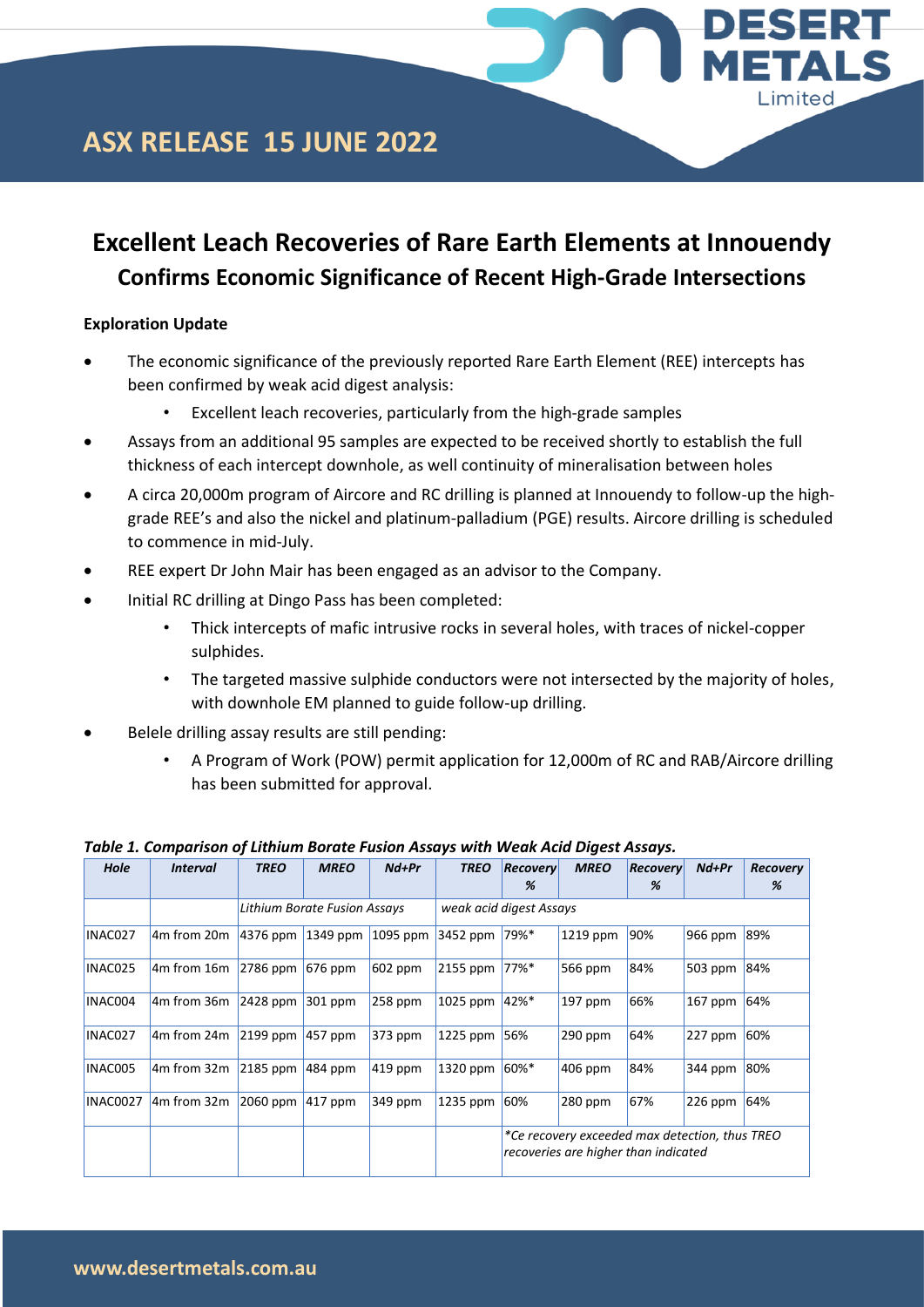# **ASX RELEASE 15 JUNE 2022**

#### **Rare Earth Elements**

The initial batch of 11 samples that were analysed by Lithium borate fusion, ICP-MS finish were re-analysed by weak acid (Aqua Regia) digest to test the level of REE's that can be easily leached. As shown in Table 1, the REE's at Innouendy are easily leached, with recoveries particularly good (>80%) for the high-grade zones of high value REE's. The Company views these results as a step change in the potential economic significance of the REE's at Innouendy as development scenarios would likely be lower capex given the ease of extracting the minerals via simple leach.

ESERT

**ETALS** 

Limited

An additional 95 adjacent samples have now been re-submitted for full-suite REE analysis. These samples will help establish the full thickness of each intercept downhole, as well continuity of mineralisation between holes. Once these results have been received all significant intercepts will also be analysed by weak acid digest to confirm leachable recoveries.

An extensive program of Aircore drilling to test the extent of the shallow, clay hosted REE mineralisation is now planned to commence in mid-July. This program has been planned with sufficiently close hole spacings to allow, if consistent grades and widths are intercepted, for the Company to work towards defining an inferred resource.

Given the potential significance of the REE's encountered at Innouendy, the Company has engaged the services of Dr John Mair as an advisor. Dr Mair has deep knowledge of the REE landscape, having taken a complex REE project from discovery through various feasibility studies to development ready status while Managing Director of Greenland Minerals Ltd.

Desert Metals Managing Director, Rob Stuart, commented:

*"We are delighted to have secured the services of John, whose experience, expertise and extensive network of technical and commercial contacts in the REE space will be invaluable as we seek to rapidly move this project forward."*

#### **Dingo Pass**

The initial drilling program at Dingo Pass has been completed, with seven RC holes drilled for 1678m (Table 2, Figure 1).

|               | -              |                 |       |                |                           |
|---------------|----------------|-----------------|-------|----------------|---------------------------|
| Hole ID       | <b>Easting</b> | <b>Northing</b> | Dip   | <b>Azimuth</b> | <b>Total Depth</b><br>(m) |
| <b>DRC001</b> | 524156         | 7167170         | -80   | 200            | 256                       |
| <b>DRC002</b> | 524486         | 7166753         | -80   | 220            | 226                       |
| <b>DRC003</b> | 525040         | 7168245         | $-60$ | 030            | 142                       |
| DRC004        | 522183         | 7167289         | -60   | 360            | 250                       |
| <b>DRC005</b> | 521647         | 7167647         | $-65$ | 055            | 276                       |
| <b>DRC006</b> | 521550         | 7167782         | $-65$ | 020            | 300                       |
| <b>DRC007</b> | 521309         | 7168166         | -60   | 090            | 228                       |

#### *Table 2. Drilling Summary*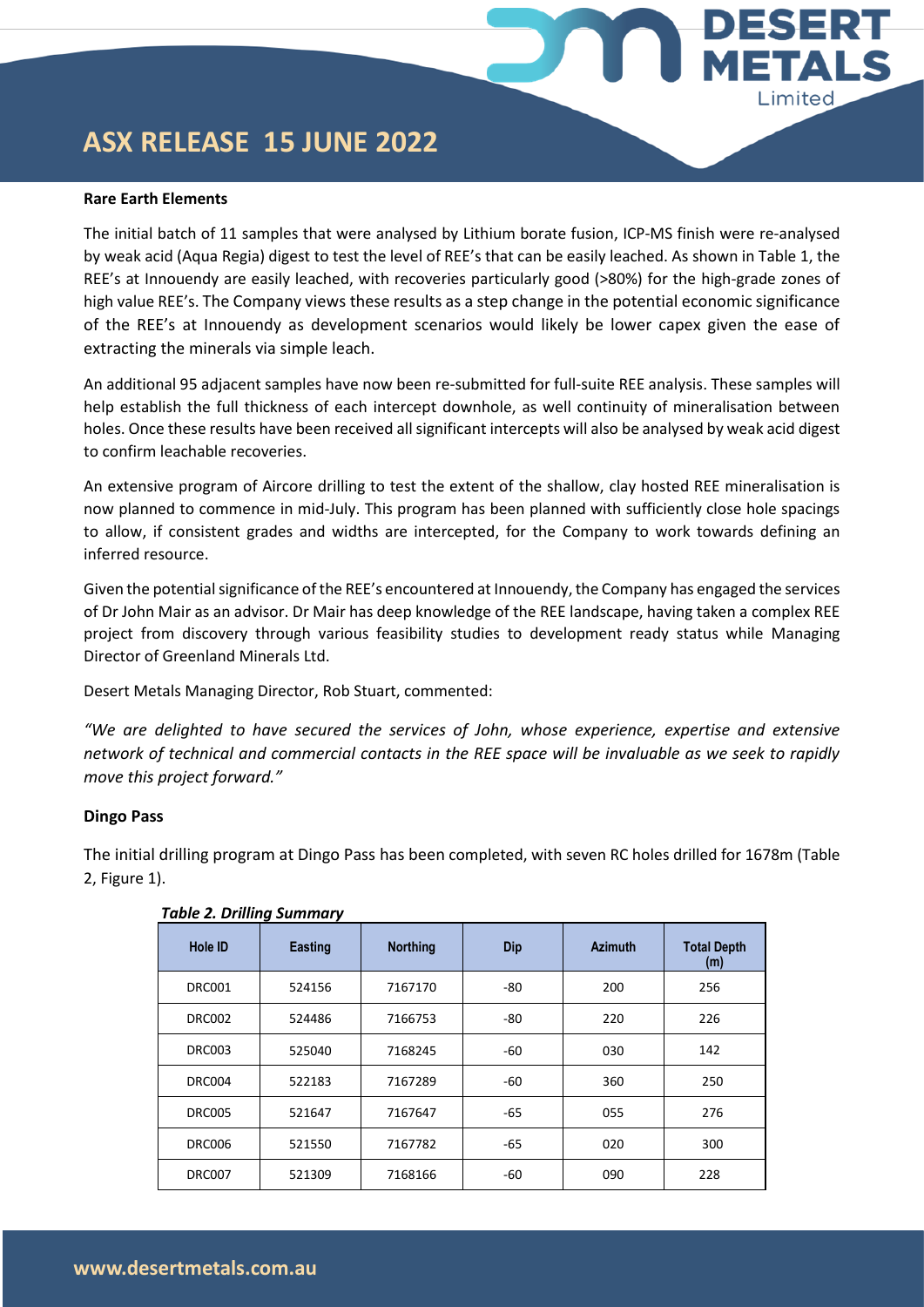

**DESERT** 

**METALS** 

Limited



*Figure 1: Dingo Pass Drill Hole Location Plan.* 

The drilling completed has in most cases not intersected sufficient quantities of sulphides to explain the conductors at Dingo Pass. This means the targets are untested and still "live". Downhole EM will now be used to more precisely define the conductor's location and guide follow-up drilling.

Several holes, particularly at the Dome and Komatiite prospects, did intersect metamorphosed mafic intrusions with traces of disseminated copper (Cu) and nickel (Ni) bearing sulphides, which provides encouragement that the conductors may be Ni-Cu massive sulphides.

Based on the drill results, the Company now infers that the targeted host intrusions have been deformed and metamorphosed. In other Ni provinces where this is the case, such as the Thomson Belt in Manitoba, Canada, the sulphides are often reworked into fold hinges and other structurally complex positions. This makes their associated conductance difficult to model and would explain the relative lack of success in intersecting the targeted conductors on the first pass. Desert Metals Managing Director, Rob Stuart, commented: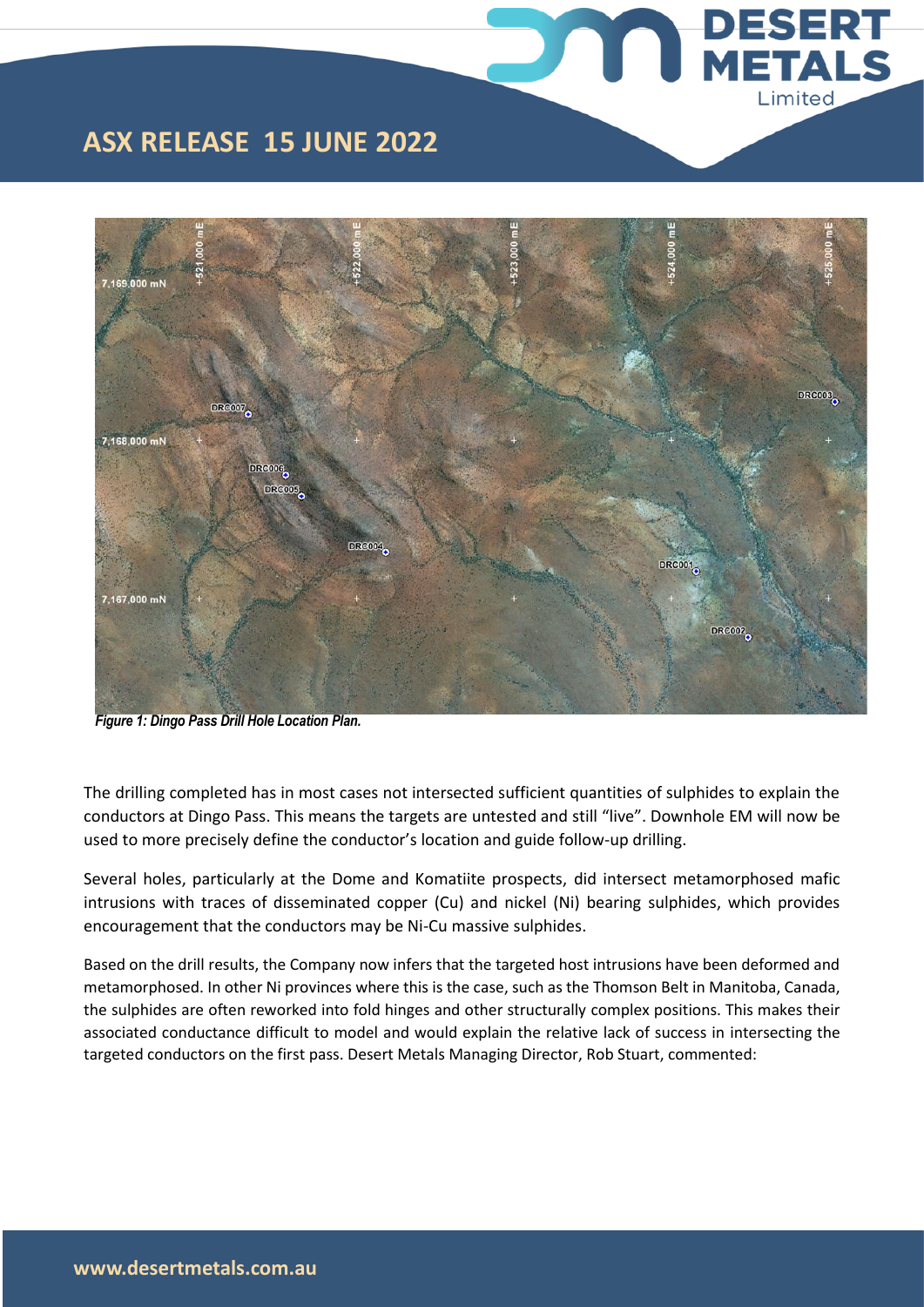## **ASX RELEASE 15 JUNE 2022**

*"Until we intersect mineralisation that explains these very conductive anomalies the Dingo Pass prospects remain very much alive. While we would have liked to have hit extensive massive Ni-Cu mineralisation with the first drill phase, to not do so is not unusual. The downhole EM will help to pinpoint targets for our next phase of drilling. The Dingo Pass conductors have been confirmed to lie in the right type of rocks and for now remain unexplained."*

ESERT

**IETALS** 

Limited

Authorised by the Board of Desert Metals Limited.

**Rob Stuart Tony Worth**

Managing Director Technical Director

#### **Competent Person Statement**

*The information in this announcement that relates to Exploration Results is based on, and fairly represents, information and supporting documentation prepared by Dr Rob Stuart, a competent person who is a member of the Australasian Institute of Mining and Metallurgy. Dr Stuart has a minimum of five years' experience which is relevant to the style of mineralization and type of deposit under consideration and to the activity which he is undertaking to qualify as a competent person as defined in the 2012 Edition of the Joint Ore Reserves. Dr Stuart is a related party of the Company, being a Director, and holds securities in the Company. Dr Stuart has consented to the inclusion in this announcement of the matters based on his information in the form and context in which it appears.*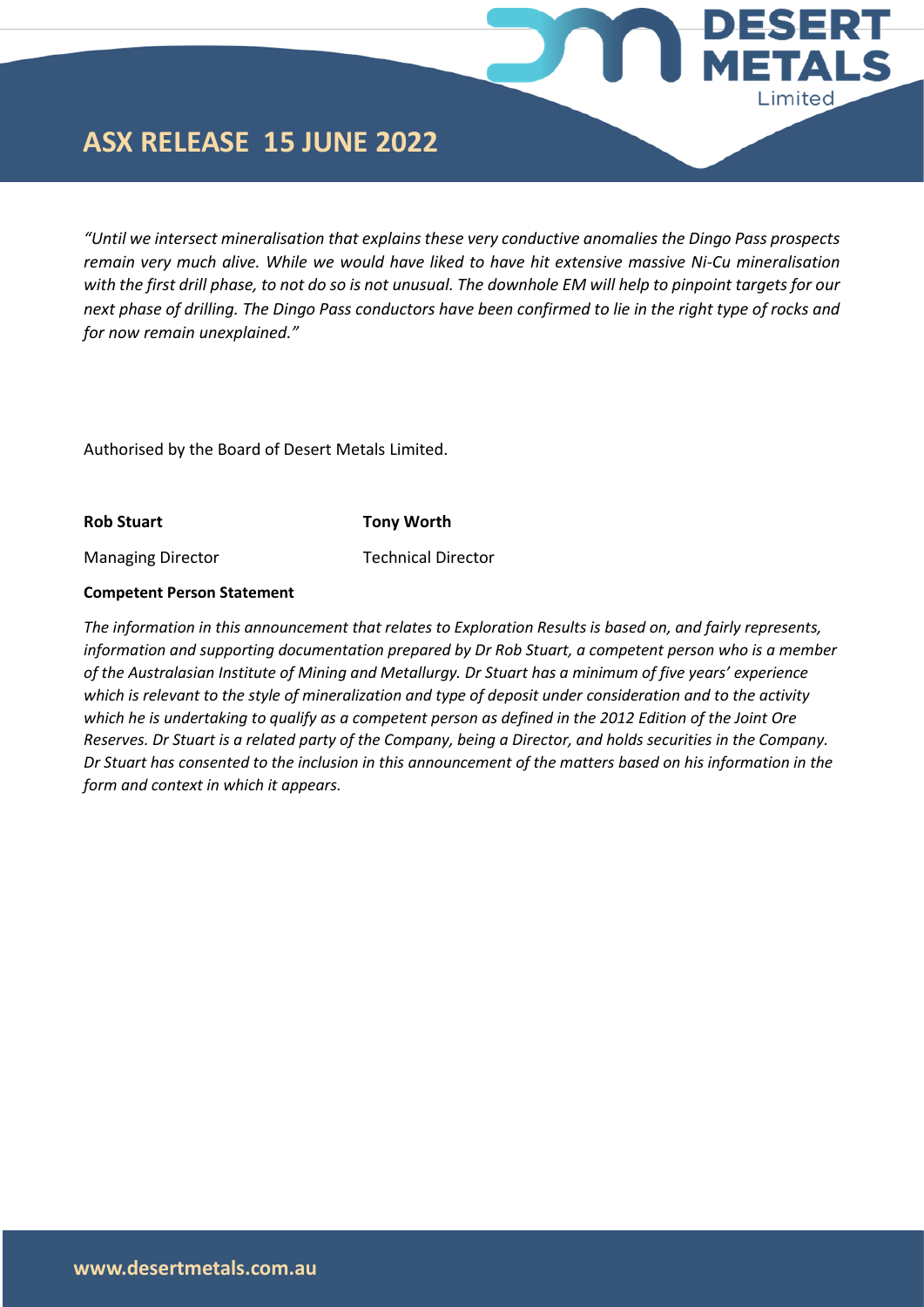|  |  |  |  |  | Table 3: Rare Earth Oxide (ppm) Lithium Borate Fusion/ICP-MS results of all re-analysed samples (As reported previously: ASX release 23 <sup>rd</sup> May 2022). |  |  |  |  |
|--|--|--|--|--|------------------------------------------------------------------------------------------------------------------------------------------------------------------|--|--|--|--|
|  |  |  |  |  |                                                                                                                                                                  |  |  |  |  |

|              |          |    |             |                | Table 3: Rare Earth Oxide (ppm) Lithium Borate Fusion/ICP-MS results of all re-analysed samples (As reported previously: ASX release 23 <sup>rd</sup> May 2022). |             |             |             |                  |           |                                |                                |           |                                |                                |                                |           |                                 |                         |                     |                                |          |           |
|--------------|----------|----|-------------|----------------|------------------------------------------------------------------------------------------------------------------------------------------------------------------|-------------|-------------|-------------|------------------|-----------|--------------------------------|--------------------------------|-----------|--------------------------------|--------------------------------|--------------------------------|-----------|---------------------------------|-------------------------|---------------------|--------------------------------|----------|-----------|
| Hole_ID From |          | То | <b>TREO</b> | <b>TREO-Ce</b> | <b>LREO</b>                                                                                                                                                      | <b>HREO</b> | <b>CREO</b> | <b>MREO</b> | CeO <sub>2</sub> | $Dy_2O_3$ | Er <sub>2</sub> O <sub>3</sub> | Eu <sub>2</sub> O <sub>3</sub> | $Gd_2O_3$ | Ho <sub>2</sub> O <sub>3</sub> | La <sub>2</sub> O <sub>3</sub> | Lu <sub>2</sub> O <sub>3</sub> | $Nd_2O_3$ | Pr <sub>6</sub> O <sub>11</sub> | $\frac{Sm_{2}O_{3}}{2}$ | $\frac{Tb_4O_7}{4}$ | Tm <sub>2</sub> O <sub>3</sub> | $Y_2O_3$ | $Yb_2O_3$ |
| INAC004      | 36       | 40 | 2427.74     | 787.83         | 2371.82                                                                                                                                                          | 55.93       | 231.09      | 301.27      | 1639.91          | 6.43      | 2.54                           | 2.89                           | 11.87     | 1.02                           | 450.36                         | 0.23                           | 193.04    | 66.94                           | 21.57                   | 1.42                | 0.33                           | 27.30    | 1.89      |
| INAC004      | 40       | 44 | 1249.53     | 530.92         | 1188.96                                                                                                                                                          | 60.57       | 189.03      | 226.92      | 718.61           | 6.12      | 2.96                           | 2.56                           | 10.71     | 1.09                           | 261.53                         | 0.27                           | 145.80    | 45.67                           | 17.34                   | 1.28                | 0.35                           | 33.27    | 1.96      |
| INAC005      | 24       | 28 | 167.90      | 101.32         | 154.10                                                                                                                                                           | 13.80       | 30.27       | 34.37       | 66.58            | 1.30      | 0.88                           | 0.47                           | 1.82      | 0.25                           | 56.53                          | 0.18                           | 20.88     | 7.31                            | 2.81                    | 0.26                | 0.25                           | 7.37     | 1.01      |
| INAC005      | 28       | 32 | 636.99      | 345.86         | 612.01                                                                                                                                                           | 24.98       | 98.89       | 127.81      | 291.13           | 2.59      | 1.35                           | 1.30                           | 4.33      | 0.49                           | 200.55                         | 0.23                           | 82.00     | 29.85                           | 8.49                    | 0.55                | 0.25                           | 12.45    | 1.43      |
| INAC005      | -32      | 36 | 2184.90     | 1035.12        | 2110.38                                                                                                                                                          | 74.51       | 371.12      | 484.31      | 1149.78          | 8.45      | 3.33                           | 5.36                           | 17.58     | 1.37                           | 504.30                         | 0.28                           | 321.93    | 97.15                           | 37.22                   | 1.99                | 0.45                           | 33.40    | 2.31      |
| INAC008      | 12       | 16 | 1407.24     | 610.01         | 1358.51                                                                                                                                                          | 48.73       | 208.10      | 270.07      | 797.23           | 5.44      | 2.40                           | 3.02                           | 10.56     | 0.90                           | 308.45                         | 0.24                           | 175.54    | 56.19                           | 21.10                   | 1.24                | 0.37                           | 22.86    | 1.71      |
| INAC024      | $\Omega$ |    | 1105.04     | 178.82         | 1040.36                                                                                                                                                          | 64.67       | 90.52       | 86.36       | 926.21           | 7.93      | 4.75                           | 1.60                           | 7.68      | 1.58                           | 44.80                          | 0.66                           | 46.19     | 13.59                           | 9.57                    | 1.40                | 0.77                           | 33.40    | 4.92      |
| INAC025      | 16       | 20 | 2785.65     | 1861.89        | 2684.63                                                                                                                                                          | 101.02      | 517.49      | 676.19      | 923.76           | 9.06      | 4.41                           | 4.01                           | 21.78     | 1.64                           | 1117.68                        | 0.56                           | 449.06    | 152.85                          | 41.28                   | 2.15                | 0.57                           | 53.21    | 3.63      |
| INAC027      | 20       | 24 | 4376.04     | 3311.01        | 3929.29                                                                                                                                                          | 446.75      | 1146.78     | 1349.46     | 1065.02          | 48.32     | 19.73                          | 22.87                          | 86.10     | 8.20                           | 1659.51                        | 1.80                           | 831.64    | 263.41                          | 109.70                  | 10.29               | 2.24                           | 233.66   | 13.55     |
| INAC027      | 24       | 28 | 2198.70     | 1293.37        | 1977.27                                                                                                                                                          | 221.43      | 448.01      | 456.54      | 905.33           | 18.13     | 10.54                          | 5.52                           | 29.16     | 3.79                           | 666.15                         | 1.18                           | 279.94    | 92.92                           | 32.93                   | 3.46                | 1.32                           | 140.96   | 7.36      |
| INAC027      | 32       | 36 | 2060.24     | 1157.37        | 1904.18                                                                                                                                                          | 156.06      | 377.99      | 417.30      | 902.87           | 13.49     | 7.08                           | 4.92                           | 22.71     | 2.55                           | 622.76                         | 0.81                           | 261.27    | 87.24                           | 30.03                   | 2.56                | 0.89                           | 95.75    | 5.31      |
| INAC037      | 32       | 36 | 1017.31     | 184.45         | 989.16                                                                                                                                                           | 28.15       | 72.17       | 88.45       | 832.86           | 3.80      | 1.96                           | 0.81                           | 4.54      | 0.64                           | 76.94                          | 0.31                           | 54.12     | 17.10                           | 8.15                    | 0.74                | 0.39                           | 12.70    | 2.27      |
| INAC036      | 36       | 40 | 996.02      | 247.92         | 971.10                                                                                                                                                           | 24.92       | 83.43       | 103.32      | 748.10           | 2.75      | 1.34                           | 0.66                           | 4.23      | 0.47                           | 127.25                         | 0.18                           | 66.48     | 21.39                           | 7.89                    | 0.58                | 0.33                           | 12.95    | 1.42      |
| INAC035      | 36       | 37 | 1959.12     | 1386.69        | 1808.90                                                                                                                                                          | 150.22      | 448.65      | 559.22      | 572.43           | 19.86     | 8.60                           | 5.50                           | 28.70     | 3.33                           | 729.48                         | 1.00                           | 348.75    | 113.70                          | 44.53                   | 3.68                | 1.18                           | 70.86    | 7.52      |
| INAC033      | 24       | 28 | 1440.71     | 686.47         | 1319.07                                                                                                                                                          | 121.64      | 262.12      | 288.09      | 754.24           | 14.12     | 6.60                           | 4.89                           | 17.40     | 2.43                           | 310.79                         | 0.65                           | 173.79    | 54.74                           | 25.51                   | 2.53                | 0.89                           | 66.80    | 5.34      |
| INAC033      | 28       | 33 | 1770.83     | 897.44         | 1622.65                                                                                                                                                          | 148.18      | 344.65      | 380.61      | 873.39           | 15.78     | 7.90                           | 5.80                           | 22.01     | 2.85                           | 409.31                         | 0.74                           | 236.78    | 71.17                           | 32.00                   | 2.86                | 0.95                           | 83.43    | 5.85      |

TREO (Total Rare Earth Oxide) = La<sub>2</sub>O<sub>3</sub> + CeO<sub>2</sub> + Pr<sub>6</sub>O<sub>11</sub> + Nd<sub>2</sub>O<sub>3</sub> + Sm<sub>2</sub>O<sub>3</sub> + Eu<sub>2</sub>O<sub>3</sub> + Gd<sub>2</sub>O<sub>3</sub> + Tb<sub>4</sub>O<sub>7</sub> + Pby<sub>2</sub>O<sub>3</sub> + Ho<sub>2</sub>O<sub>3</sub> + Tm<sub>2</sub>O<sub>3</sub> + Y<sub>2</sub>O<sub>3</sub> + Y<sub>2</sub>O<sub>3</sub> + Lu<sub>2</sub>O<sub>3</sub>.

 $\cdot$  TREO-Ce = TREO – CeO<sub>2</sub>

- light LREO (Light Rare Earth Oxide) =  $La_2O_3 + CeO_2 + Pr_6O_{11} + Nd_2O_3 + Sm_2O_3$
- heavy HREO (Heavy Rare Earth Oxide) =  $Eu_2O_3 + Gd_2O_3 + Tb_4O_7 + Dy_2O_3 + Ho_2O_3 + Er_2O_3 + Tm_2O_3 + Yb_2O_3 + Y_2O_3 + Lu_2O_3$
- Critical CREO (Critical Rare Earth Oxide) =  $Nd_2O_3 + Eu_2O_3 + Tb_4O_7 + Dy_2O_3 + Y_2O_3$
- Magnetic MREO (Magnetic Rare Earth Oxide) =  $Pr_6Q_{11}$  + Nd<sub>2</sub>O<sub>3</sub> + Sm<sub>2</sub>O<sub>3</sub> + Gd<sub>2</sub>O<sub>3</sub> + Tb<sub>4</sub>O<sub>Z</sub> + Dy<sub>2</sub>O<sub>3</sub>.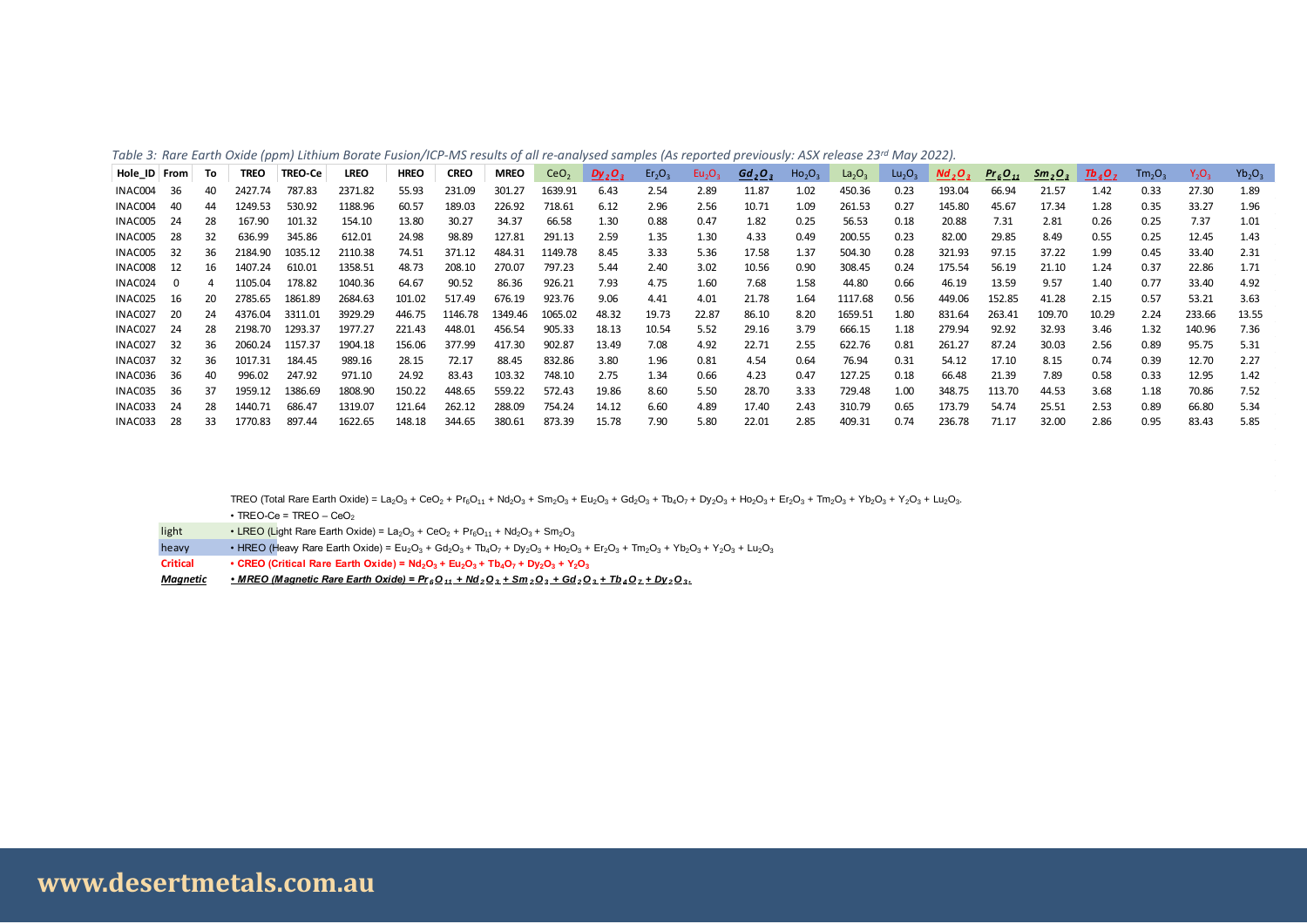|                    |          |    | Table 4: Rare Earth Element (ppm) results of Weak Acid Aqua Regia Digest/ICP-MS Analysis. |                    |                                   |                    |               |                    |                     |                    |               |                    |                          |                    |               |                    |                             |                    |                           |                    |               |                    |              |                    |               |
|--------------------|----------|----|-------------------------------------------------------------------------------------------|--------------------|-----------------------------------|--------------------|---------------|--------------------|---------------------|--------------------|---------------|--------------------|--------------------------|--------------------|---------------|--------------------|-----------------------------|--------------------|---------------------------|--------------------|---------------|--------------------|--------------|--------------------|---------------|
|                    |          |    |                                                                                           |                    |                                   |                    | %             |                    | %                   |                    | %             |                    | %                        |                    | %             |                    | %                           |                    | %                         |                    | %             |                    | %            |                    | %             |
| Hole ID            | From     | To | Comment                                                                                   | <b>TREO</b>        | recovery                          | TREO-Ce recovery   |               | <b>LREO</b>        | recovery            | <b>HREO</b>        | recovery      | <b>CREO</b>        | recovery                 | <b>MREO</b>        | recoverv      | Nd+Pr              | recovery                    | CeO <sub>2</sub>   | recovery                  | <b>Dy203</b>       | ecoven        | Er2O3              | recovery     | Eu2O3              | ecovery       |
| INAC004            | 36       |    | 40 Ce overlimit at 500ppm                                                                 | 1025.02            | 42%                               | 410.82             | 52%           | 982.12             | 41%                 | 42.91              | 77%           | 156.89             | 68%                      | 197.48             | 66%           | 166.79             | 64%                         | 614.2              | 37%                       | 4.80886            | 75%           | 1.84675            | 73%          | 2.42001            | 84%           |
| INAC004            | 40       |    | 44 Ce overlimit at 500ppm                                                                 | 1088.97            | 87%                               | 474.77             | 90%           | 1029.73            | 87%                 | 59.23              | 98%           | 181.64             | 96%                      | 217.75             | 97%           | 181.94             | 96%                         | 614.2              | 85%                       | 6.24349            | 102%          | 2.60718            | 88%          | 2.58212            | 101%          |
| INAC005            | 24       |    | 28 Zr overlimits (not REEs)                                                               | 18.43              | 11%                               | 10.49              | 10%           | 17.14              | 11%                 | 1.29               | 9%            | 3.70               | 12%                      | 4.49               | 13%           | 3.70               | 13%                         | 7.93546            | 12%                       | 0.13887            | 11%           | 0.05832            | 7%           | 0.06137            | 13%           |
| <b>INAC005</b>     | 28       |    | 32 Zr overlimits (not REEs)                                                               | 221.05             | 35%                               | 106.32             | 31%           | 213.22             | 35%                 | 7.84               | 31%           | 40.22              | 41%                      | 52.44              | 41%           | 45.53              | 39%                         | 114.733            | 39%                       | 0.86192            | 33%           | 0.34877            | 26%          | 0.58474            | 45%           |
| INAC005            | 32       |    | 36 Ce overlimit at 500ppm                                                                 | 1320.04            | 60%                               | 705.84             | 68%           | 1252.59            | 59%                 | 67.45              | 91%           | 316.00             | 85%                      | 405.78             | 84%           | 344.19             | 80%                         | 614.2              | 53%                       | 7.8847             | 93%           | 2.77871            | 84%          | 5.17581            | 97%           |
| INAC008            | 12       |    |                                                                                           | 832.77             | 59%                               | 379.49             | 62%           | 794.54             | 58%                 | 38.23              | 78%           | 157.88             | 76%                      | 202.32             | 75%           | 172.04             | 73%                         | 453.28             | 57%                       | 4.39569            | 81%           | 1.7324             | 72%          | 2.5358             | 84%           |
| INAC024            | $\Omega$ |    |                                                                                           | 294.63             | 27%                               | 97.47              | 55%           | 261.54             | 25%                 | 33.09              | 51%           | 48.60              | 54%                      | 46.47              | 54%           | 32.65              | 54%                         | 197.158            | 21%                       | 3.95957            | 50%           | 2.24126            | 47%          | 0.89506            | 56%           |
| INAC025            | 16       |    | 20 Ce overlimit at 500ppm                                                                 | 2154.53            | 77%                               | 1540.33            | 83%           | 2080.03            | 77%                 | 74.50              | 74%           | 423.43             | 82%                      | 565.86             | 84%           | 503.14             | 84%                         | 614.2              | 66%                       | 6.78291            | 75%           | 2.75584            | 62%          | 3.83265            | 96%           |
| INAC027            | 20       |    | 24 Ce overlimit at 500ppm                                                                 | 3451.76            | 79%                               | 2837.56            | 86%           | 3050.86            | 78%                 | 400.90             | 90%           | 1011.29            | 88%                      | 1218.92            | 90%           | 967.56             | 89%                         | 614.2              | 58%                       | 48.3182            | 100%          | 16.981             | 86%          | 24.6633            | 108%          |
| INAC027            | 24       | 28 |                                                                                           | 1224.86            | 56%                               | 787.55             | 61%           | 1075.12            | 54%                 | 149.74             | 68%           | 284.70             | 64%                      | 290.37             | 64%           | 226.90             | 60%                         | 437.31             | 48%                       | 14.5184            | 80%           | 6.87244            | 65%          | 5.26845            | 95%           |
| INAC027            | 32       | 36 |                                                                                           | 1234.7             | 60%                               | 738.44             | 64%           | 1119.98            | 59%                 | 114.73             | 74%           | 256.07             | 68%                      | 280.50             | 67%           | 225.86             | 64%                         | 496.274            | 55%                       | 11.2819            | 84%           | 4.89418            | 69%          | 4.92108            | 100%          |
|                    |          |    |                                                                                           |                    |                                   |                    |               |                    |                     |                    |               |                    |                          |                    |               |                    |                             |                    |                           |                    |               |                    |              |                    |               |
| Hole ID            | From     | To | Comment                                                                                   | Gd2O3              | $\frac{96}{6}$<br><b>recovery</b> | Ho2O3              | %<br>recovery | La203              | %<br><b>ecovery</b> | Lu2O3              | %<br>recovery | Nd2O3              | $\frac{96}{6}$<br>covei? | Pr6O11             | %<br>recovery | Sm2O3              | $\frac{\%}{\%}$<br>recovery | <b>Tb4O7</b>       | $\frac{96}{6}$<br>covery: | Tm203              | %<br>recovery | <b>Y2O3</b>        | %<br>ecovery | <b>Yb2O3</b>       | %<br>recovery |
| INAC004            | 36       |    | 40 Ce overlimit at 500ppm                                                                 | 8.46008            | 71%                               | 0.75718            | 74%           | 184.716            | 41%                 | 0.13645            | 60%           | 126.554            | 66%                      | 40.2364            | 62%           | 16,4083            | 76%                         | 1.01036            | 71%                       | 0.20558            | 62%           | 22.0963            | 81%          | 1.16717            | 62%           |
| INAC004            | 40       |    | 44 Ce overlimit at 500ppm                                                                 | 10.5117            | 98%                               | 1.03324            | 95%           | 215.795            | 83%                 | 0.22401            | 82%           | 138.802            | 95%                      | 43.1363            | 98%           | 17.7999            | 103%                        | 1.25265            | 98%                       | 0.30722            | 87%           | 32.7634            | 98%          | 1.70805            | 87%           |
| INAC005            | 24       |    | 28 Zr overlimits (not REEs)                                                               | 0.2432             | 13%                               | 0.02062            | 8%            | 5.12514            | 9%                  | 0.00682            | 49            | 2.7993             | 13%                      | 0.89898            | 13%           | 0.38151            | 14%                         | 0.02823            | 11%                       | 0.00685            | 3%            | 0.66797            | 9%           | 0.05466            | 5%            |
| <b>INAC005</b>     | 28       |    | 32 Zr overlimits (not REEs)                                                               | 1.70009            | 39%                               | 0.13746            | 28%           | 48.7885            | 24%                 | 0.02956            | 13%           | 34.8754            | 43%                      | 10.6572            | 36%           | 4.16296            | 49%                         | 0.18584            | 34%                       | 0.04226            | 17%           | 3.70811            | 30%          | 0.23913            | 17%           |
| <b>INAC005</b>     | 32       |    | 36 Ce overlimit at 500ppm                                                                 | 15.7906            | 90%                               | 1.15696            | 84%           | 258.016            | 51%                 | 0.20354            | 72%           | 270.605            | 84%                      | 73.5855            | 76%           | 36.1795            | 97%                         | 1.7349             | 87%                       | 0.32321            | 73%           | 30.6046            | 92%          | 1.7991             | 78%           |
| INAC008            | 12       | 16 |                                                                                           | 8.2065             | 78%                               | 0.67355            | 74%           | 152.464            | 49%                 | 0.14896            | 62%           | 131.803            | 75%                      | 40.2364            | 72%           | 16.7562            | 79%                         | 0.92567            | 75%                       | 0.20215            | 55%           | 18.2231            | 80%          | 1.18425            | 69%           |
| INAC024            | $\Omega$ |    |                                                                                           | 3.97647            | 52%                               | 0.7251             | 46%           | 26.5053            | 59%                 | 0.31498            | 48%           | 25.3109            | 55%                      | 7.33438            | 54%           | 5.2298             | 55%                         | 0.65985            | 47%                       | 0.32093            | 42%           | 17.7786            | 53%          | 2.22047            | 45%           |
| INAC025            |          |    |                                                                                           |                    |                                   |                    |               |                    |                     |                    |               |                    |                          |                    |               |                    |                             |                    |                           |                    |               |                    |              |                    |               |
|                    |          |    |                                                                                           |                    |                                   |                    |               |                    |                     |                    |               |                    |                          |                    |               |                    |                             |                    |                           |                    |               |                    |              |                    |               |
|                    | 16       |    | 20 Ce overlimit at 500ppm                                                                 | 18.1535            | 83%                               | 1.09395            | 67%           | 926.512            | 83%                 | 0.25244            | 45%           | 373.248            | 83%                      | 129.892            | 85%           | 36.1795            | 88%                         | 1.59963            | 74%                       | 0.30837            | 54%           | 37.97              | 71%          | 1.7536             | 48%           |
| INAC027<br>INAC027 | 20<br>24 | 28 | 24 Ce overlimit at 500ppm                                                                 | 84.2553<br>22.3604 | 98%<br>77%                        | 7.46866<br>2.65756 | 91%<br>70%    | 1360.45<br>387.024 | 82%<br>58%          | 1.19964<br>0.55718 | 67%<br>47%    | 731.333<br>172.044 | 88%<br>61%               | 236.223<br>54.8568 | 90%<br>59%    | 108.655<br>23.8878 | 99%<br>73%                  | 10.1388<br>2.70526 | 99%<br>78%                | 1.77597<br>0.73094 | 79%<br>55%    | 196.835<br>90.1629 | 84%<br>64%   | 9.26902<br>3.90574 | 68%<br>53%    |

#### *Table 4: Rare Earth Element (ppm) results of Weak Acid Aqua Regia Digest/ICP-MS Analysis.*

% Recovery = Weak acid digest value/Lithium borate fusion value X 100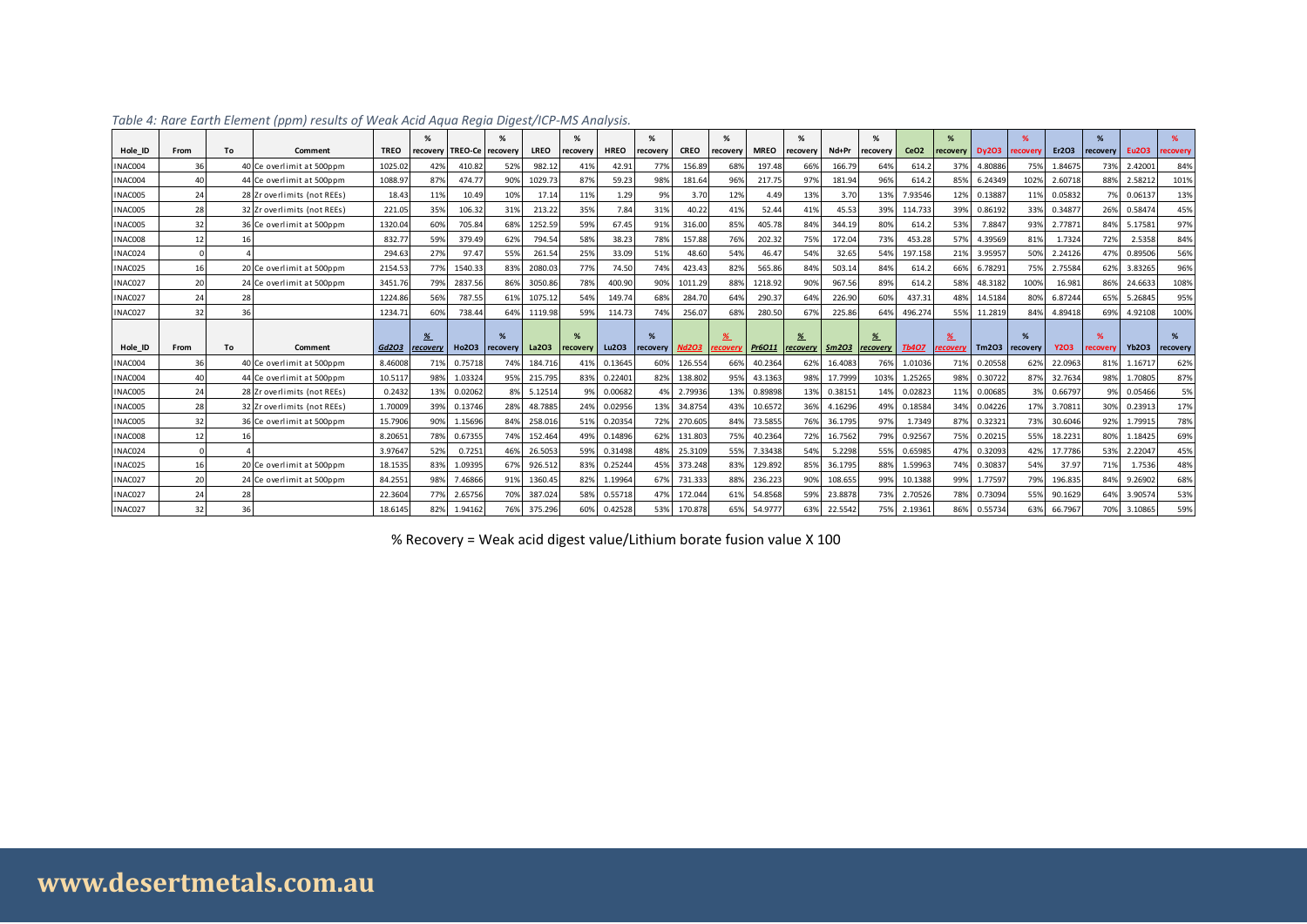| Table 5: Rare Earth Element (ppm) results of all re-analysed samples by Weak Acid Aqua Regia Digest/ICP-MS Analysis. |               |             |                 |                    |            |           |             |              |       |              |            |             |                  |                    |            |             |           |                      |           |           |             |                |             |            |           |           |           |              |            |             |                  |             |             |            |           |
|----------------------------------------------------------------------------------------------------------------------|---------------|-------------|-----------------|--------------------|------------|-----------|-------------|--------------|-------|--------------|------------|-------------|------------------|--------------------|------------|-------------|-----------|----------------------|-----------|-----------|-------------|----------------|-------------|------------|-----------|-----------|-----------|--------------|------------|-------------|------------------|-------------|-------------|------------|-----------|
| Hole ID                                                                                                              | From<br>m     | To<br>m     | Au<br>ppm       | Ag<br>ppm          | %          | As<br>ppm | ppm         | ppm          | ppm   | ppm          | %          | Cd<br>ppm   | <b>Ce</b><br>ppm | ppm                | ppm        | ppm         | Cu<br>ppm | <b>Fe</b><br>%       | Ga<br>ppm | Ge<br>ppm | Hf<br>ppm   | Hg<br>ppm      | In<br>ppm   | к<br>%     | La<br>ppm | Li<br>ppm | Mg<br>%   | Mn<br>ppm    | Mo<br>ppm  | Na<br>%     | <b>Nb</b><br>ppm | Ni<br>ppm   | P<br>%      | Pb<br>ppm  | Pd<br>ppm |
| INAC004                                                                                                              | 36.00         | 40.00       | 0.0002          | 0.022              | 0.59       | 0.21      | $-10$       | 59.5         | 0.3   | 0.0082       | 0.06       | 0.004 > 500 |                  | 1.895              | 127.5      | 0.983       | 5.93      | 1.06                 | 2.56      | 0.258     | 0.385       | 0.008          | 0.01        | 0.2        | 157.5     | 1.4       | 0.14      | 58.1         | 0.27       | 0.013       | 0.016            | 5.77        | 0.024       | 25.8       | $-0.001$  |
| INAC004                                                                                                              | 40.00         | 44.00       | $-0.0002$       | 0.022              | 0.92       | $-0.01$   | $-10$       | 105.5        | 0.45  | 0.0093       | 0.05       | 0.002       | 500              | 4.29               | 68.9       | 0.799       | 14.3      | 1.53                 | 3.83      | 0.31      | 0.399       | 0.01           | 0.011       | 0.52       | 184       | 2.6       | 0.33      | 132          | 0.37       | 0.018       | 0.031            | 8.72        | 0.024       | 14.45      | 0.004     |
| INAC005                                                                                                              | 24.00         | 28.00       | 0.0006          | 0.006              | 0.81       | 0.21      | $-10$       | 34.4         | 0.08  | 0.0082       | 0.02       | 0.013       | 6.46             | 1.215              | 124.5      | 0.076       | 2.33      | 0.81                 | 2.25      | 0.033     | 0.891       | 0.007          | 0.012       | 0.01       | 4.37      |           | 0.02      | 34.8         | 0.32       | 0.011       | 0.026            | 7.1         | 0.001       | 4.4        | $-0.00$   |
| INAC005                                                                                                              | 28.00         | 32.00       | 0.0007          | 0.01               | 0.47       | 0.12      | $-10$       | 32.9         | 0.08  | 0.0093       | 0.03       | 0.001       | 93.4             | 1.49               | 131.5      | 0.077       | 2.57      | 0.76                 | 1.495     | 0.093     | 1.34        | $-0.004$       | 0.008       | 0.02       | 41.6      |           | 0.02      | 28.7         | 0.38       | 0.009       | 0.02             | 5.92        | 0.005       | 7.75       | $-0.001$  |
| INAC005                                                                                                              | 32.00         | 36.00       | $-0.0002$       | 0.011              | 0.55       | 0.42      | $-10$       | 56.1         | 0.34  | 0.0148       | 0.05       | 0.004 > 500 |                  | 4.24               | 179.5      | 0.701       | 9.29      | 2.73                 | 3.63      | 0.554     | 0.318       | $-0.004$       | 0.022       | 0.1        | 220       | 1.3       | 0.09      | 65.1         | 0.87       | 0.011       | 0.033            | 18.65       | 0.042       | 15.2       | 0.00      |
| INAC008                                                                                                              | 12.00         | 16.00       | 0.0002          | 0.004              | 0.95       | 0.2       |             | 148          | 0.48  | 0.0069       | 0.04       | 0.006       | 369              | 8.51               | 46.6       | 0.771       | 10.75     | 2.28                 | 3.71      | 0.312     | 0.303       | 0.012          | 0.029       | 0.48       | 130       |           | 0.33      | 119.5        | 0.43       | 0.017       | 0.024            | 16.15       | 0.022       | 6.41       | $-0.00$   |
| INAC024                                                                                                              | 0.00          | 4.00        | 0.0018          | 0.014              | 0.7        | 0.54      |             | 169.5        | 1.94  | 0.0401       | 0.41       | 0.09        | 160.5            | 99.2               | 883        | 0.143       | 59.8      | 9.29                 | 2.68      | 0.163     | 0.135       | 0.016          | 0.023       | 0.07       | 22.6      | 1.7       | 0.55      | 817          | 0.9        | 0.098       | 0.017            | 434         | 0.003       | 15.8       | 0.032     |
| INAC025                                                                                                              | 16.00         | 20.00       | 0.0004          | 0.025              | 1.4        | 0.55      | $-10$       | 173          | 0.63  | 0.0215       | 0.28       | 0.036 > 500 |                  | 387                | 2080       | 0.13        | 20.9      | 6.07                 | 6.22      | 0.832     | 0.926       | 0.009          | 0.034       | 0.04       | 790       | 7.2       | 1.17      | 1155         | 2.45       | 0.099       | 0.025            | 2430        | 0.022       | 22.2       | 0.01      |
| INAC027                                                                                                              | 20.00         | 24.00       | 0.0003          | 0.034              | 0.97       | 1.19      |             |              | 2.07  | 0.0145       | 0.12       | 0.003 > 500 |                  | 28.4               | 317        | 0.12        | 16.75     | 5.38                 | 9.45      | 1.595     | 0.434       | $-0.004$       | 0.018       | 0.02       | 1160      | 1.5       | 0.26      | 64.3         | 1.84       | 0.032       | 0.064            | 235         | 0.047       | 24         | 0.02      |
| INAC027                                                                                                              | 24.00         | 28.00       | 0.0003          | 0.033              | 0.77       | 0.75      | $-10$       | 35.5<br>44.7 | 1.57  | 0.0136       | 0.1        | 0.005       | 356              | 20.9               | 138        | 0.135       | 28.1      | 3.56                 | 5.02      | 0.414     | 0.747       | $-0.004$       | 0.009       | 0.03       | 330       |           | 0.24      | 65.8<br>94.8 | 3.14       | 0.024       | 0.074            | 144         | 0.025       | 18.15      | 0.012     |
| INAC027<br>Hole ID                                                                                                   | 32.00<br>From | 36.00<br>To | $-0.0002$<br>Pt | 0.075<br><b>Rb</b> | 0.85<br>Re | 0.36      | $-10$<br>Sb | Sc           | Se    | 0.0352<br>Sn | 0.14<br>Sr | 0.008<br>Ta | 404<br>Te        | 19.05<br><b>Th</b> | 77.1<br>Ti | 0.403<br>T1 | 32.4<br>U | 2.11<br>$\mathsf{v}$ | 2.84<br>W | 0.374     | 0.442<br>Zn | $-0.004$<br>Zr | 0.013<br>Dy | 0.08<br>Er | 320<br>Eu | 2.2<br>Gd | 0.3<br>Ho | Lu           | 2.67<br>Nd | 0.028<br>Pr | 0.02<br>Sm       | 126.5<br>Tb | 0.024<br>Tm | 23.9<br>Yb | $-0.001$  |
|                                                                                                                      | m             | m           | ppm             | ppm                | ppm        | %         | ppm         | ppm          | ppm   | ppm          | ppm        | ppm         | ppm              | ppm                | %          | ppm         | ppm       | ppm                  | ppm       | ppm       | ppm         | ppm            | ppm         | ppm        | ppm       | ppm       | ppm       | ppm          | ppm        | ppm         | ppm              | ppm         | ppm         | ppm        |           |
| INAC004                                                                                                              | 36.00         | 40.00       | $-0.002$        |                    | $-0.0002$  | 0.01      | 0.014       | 11.6         | 0.081 | 0.5          | 27.8       | $-0.005$    | 0.004            | 76.4               | 0.022      | 0.415       | 4.07      | 15.4                 | 0.352     | 17.4      | 10.6        |                | 4.19        | 1.615      | 2.09      | 7.34      | 0.661     | 0.12         | 108.5      | 33.3        | 14.15            | 0.859       | 0.18        | 1.025      |           |
| INAC004                                                                                                              | 40.00         | 44.00       | $-0.002$        | 108.5              | $-0.0002$  | 0.01      | 0.013       | 6.94         | 0.091 | 0.71         | 16.45      | $-0.005$    | 0.003            | 67.6               | 0.057      | 0.674       | 2.83      | 16.8                 | 0.567     | 25.8      | 27.4        | 15.4           | 5.44        | 2.28       | 2.23      | 9.12      | 0.902     | 0.197        | 119        | 35.7        | 15.35            | 1.065       | 0.269       | 1.5        |           |
| INAC005                                                                                                              | 24.00         | 28.00       | $-0.002$        | 1.135              | $-0.0002$  | 0.01      | 0.032       | 1.375        | 0.013 | 0.37         | 3.49       | $-0.005$    | $-0.003$         | 11.35              | 0.004      | 0.014       | 0.292     | 9.9                  | 0.349     | 0.526     | 2.7         | 32.1           | 0.121       | 0.051      | 0.053     | 0.211     | 0.018     | 0.006        | 2.4        | 0.744       | 0.329            | 0.024       | 0.006       | 0.048      |           |
| <b>INAC005</b>                                                                                                       | 28.00         | 32.00       | $-0.002$        | 1.31               | $-0.0002$  | $-0.01$   | 0.017       | 1.765        | 0.033 | 0.31         | 5.74       | $-0.005$    | 0.004            | 23.8               | 0.003      | 0.014       | 1.12      | 10.8                 | 0.449     | 2.92      |             | 47.            | 0.751       | 0.305      | 0.505     | 1.475     | 0.12      | 0.026        | 29.9       | 8.82        | 3.59             | 0.158       | 0.037       | 0.21       |           |
| <b>INAC005</b>                                                                                                       | 32.00         | 36.00       | $-0.002$        | 26.1               | 0.0002     | $-0.01$   | 0.03        | 10.55        | 0.135 | 1.38         | 12.3       | $-0.005$    | 0.007            | 63.4               | 0.021      | 0.114       | 6.09      | 52.4                 | 0.24      | 24.1      | 9.8         | 13.25          | 6.87        | 2.43       | 4.47      | 13.7      | 1.01      | 0.179        | 232        | 60.9        | 31.2             | 1.475       | 0.283       | 1.58       |           |
| INAC008                                                                                                              | 12.00         | 16.00       | $-0.002$        | 73                 | $-0.0002$  | 0.01      | 0.013       | 7.55         | 0.095 | 0.89         | 11.8       | $-0.005$    | 0.005            | 30.8               | 0.056      | 0.323       | 2.4       | 35.1                 | 0.131     | 14.35     | 16.4        | 11.1           | 3.83        | 1.515      | 2.19      | 7.12      | 0.588     | 0.131        | 113        | 33.3        | 14.45            | 0.787       | 0.177       | 1.04       |           |
| INAC024                                                                                                              | 0.00          | 4.00        | 0.065           | 3.78               | $-0.0002$  | 0.01      | 0.036       | 23.2         | 0.028 | 0.62         | 32.1       | $-0.005$    | 0.014            | 1.77               | 0.013      | 0.187       | 0.928     | 86.2                 | 0.076     | 14        | 85.7        | 4.42           | 3.45        | 1.96       | 0.773     | 3.45      | 0.633     | 0.277        | 21.7       | 6.07        | 4.51             | 0.561       | 0.281       | 1.95       |           |
| INAC025                                                                                                              | 16.00         | 20.00       | 0.028           | 2.15               | $-0.0002$  | 0.01      | 0.015       | 10.3         | 0.192 | 0.95         | 38.2       | $-0.005$    | 0.006            | 97.7               | 0.023      | 0.082       | 1.78      | 54.7                 | 0.076     | 29.9      | 227         | 36.4           | 5.91        | 2.41       | 3.31      | 15.75     | 0.955     | 0.222        | 320        | 107.5       | 31.2             | 1.36        | 0.27        | 1.54       |           |
| INAC027                                                                                                              | 20.00         | 24.00       | 0.009           | 1.95               | 0.0006     | 0.01      | 0.014       | 7.21         | 0.314 | 0.51         | 24.2       | $-0.005$    | 0.004            | 76.1               | 0.033      | 0.01        | 6.43      | 85.7                 | 0.209     | 155       | 69.1        | 21.9           | 42.1        | 14.85      | 21.3      | 73.1      | 6.52      | 1.055        | 627        | 195.5       | 93.7             | 8.62        | 1.555       | 8.14       |           |
| INAC027                                                                                                              | 24.00         | 28.00       | 0.007           | 2.69               | 0.0003     | 0.01      | 0.014       | 3.18         | 0.104 | 0.29         | 14.15      | $-0.005$    | 0.004            | 63.4               | 0.022      | 0.014       | 4.07      | 59.2                 | 0.202     | 71        | 71.6        | 26.2           | 12.65       | 6.01       | 4.55      | 19.4      | 2.32      | 0.49         | 147.5      | 45.4        | 20.6             | 2.3         | 0.64        | 3.43       |           |
| INAC027                                                                                                              | 32.00         | 36.00       | 0.006           | 13.55              | $-0.0002$  | $-0.01$   | 0.013       | 3.5          | 0.09  | 0.33         |            | $-0.005$    | 0.005            | 81                 | 0.01       | 0.065       | 2.87      | 56.5                 | 0.126     | 52.6      | 64.4        | 16.15          | 9.83        | 4.28       | 4.25      | 16.15     | 1.695     | 0.374        | 146.5      | 45.5        | 19.45            | 1.865       | 0.488       | 2.73       |           |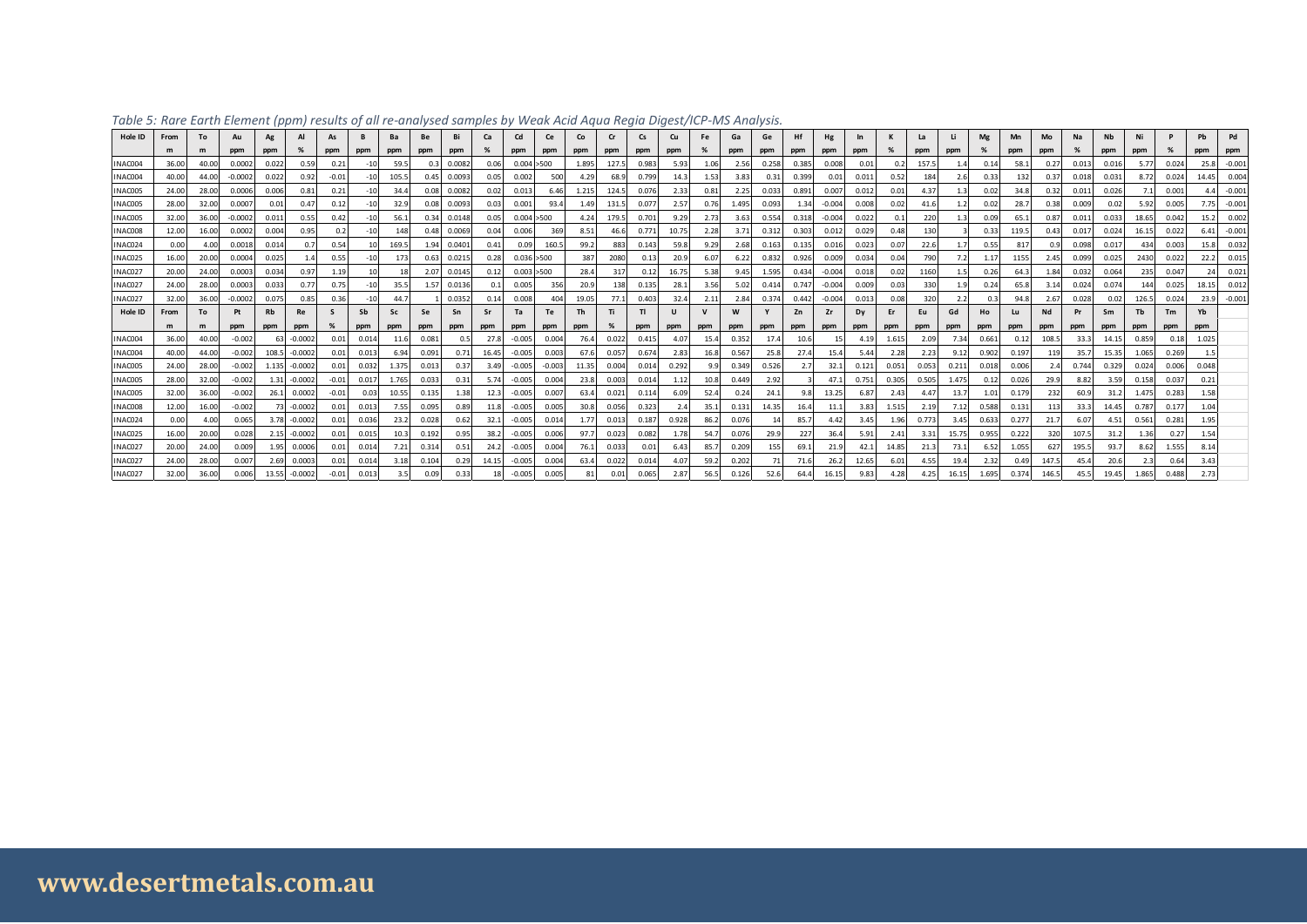## JORC Code, 2012 Edition – Table 1

## **Section 1 Sampling Techniques and Data**

(Criteria in this section apply to all succeeding sections.)

| <b>Criteria</b>        | <b>JORC Code explanation</b>                                                                                                                                                                                                                                                                                                                                                                                                                                                                                                                                                                                                                                                                                                                                                                                                                                                                                                                                                                                                                                                                                                              | <b>Commentary</b>                                                                                                                                                                                                                                                                                                                                                                                                                                                                                                                                                                                                                                                                                                                                                                                                                                                                                                                                                         |
|------------------------|-------------------------------------------------------------------------------------------------------------------------------------------------------------------------------------------------------------------------------------------------------------------------------------------------------------------------------------------------------------------------------------------------------------------------------------------------------------------------------------------------------------------------------------------------------------------------------------------------------------------------------------------------------------------------------------------------------------------------------------------------------------------------------------------------------------------------------------------------------------------------------------------------------------------------------------------------------------------------------------------------------------------------------------------------------------------------------------------------------------------------------------------|---------------------------------------------------------------------------------------------------------------------------------------------------------------------------------------------------------------------------------------------------------------------------------------------------------------------------------------------------------------------------------------------------------------------------------------------------------------------------------------------------------------------------------------------------------------------------------------------------------------------------------------------------------------------------------------------------------------------------------------------------------------------------------------------------------------------------------------------------------------------------------------------------------------------------------------------------------------------------|
| Sampling<br>techniques | Nature and quality of sampling (e.g., cut channels, random chips,<br>$\bullet$<br>or specific specialised industry standard measurement tools<br>appropriate to the minerals under investigation, such as down<br>hole gamma sondes, or handheld XRF instruments, etc.). These<br>examples should not be taken as limiting the broad meaning of<br>sampling.<br>Include reference to measures taken to ensure sample<br>$\bullet$<br>representivity and the appropriate calibration of any<br>measurement tools or systems used.<br>Aspects of the determination of mineralisation that are Material to<br>the Public Report.<br>In cases where 'industry standard' work has been done this<br>would be relatively simple (e.g., 'reverse circulation drilling was<br>used to obtain 1 m samples from which 3 kg was pulverised to<br>produce a 30 g charge for fire assay'). In other cases, more<br>explanation may be required, such as where there is coarse gold<br>that has inherent sampling problems. Unusual commodities or<br>mineralisation types (e.g., submarine nodules) may warrant<br>disclosure of detailed information. | Aircore (AC) drilling samples were collected as 1-m<br>samples from the rig cyclone and placed on the ground in<br>separate piles. These 1-m sample piles were then<br>sampled using a plastic PVC tube ("spear") to collect a<br>composite sample in the ratio of one sample for every four<br>metres. One 1-m spear sample was collected as the last<br>sample from INAC034. The 4-m composite samples and<br>the one 1-m sample were then sent for analysis. The<br>Competent Person considers the quality of the sampling to<br>be fit for the purpose of early/reconnaissance exploration.<br>Reverse Circulation (RC) drilling samples were collected<br>as 1m samples split from the rig cyclone using a cone<br>splitter. These samples were then stored securely on site.<br>Approximately 1kg of sample was also collected from each<br>metre interval and composited into one sample for every<br>4m. The 4m composite samples were then sent for<br>analysis. |
| Drilling<br>techniques | Drill type (e.g., core, reverse circulation, open-hole hammer,<br>rotary airblast, auger, Bangka, sonic, etc.) and details (e.g., core<br>diameter, triple or standard tube, depth of diamond tails, face-<br>sampling bit or other type, whether core is oriented and if so, by<br>what method, etc.).                                                                                                                                                                                                                                                                                                                                                                                                                                                                                                                                                                                                                                                                                                                                                                                                                                   | INAC001-INAC0048 Aircore to blade refusal at EOH with a<br>face sampling bit.<br>DRC001-DRC007 Reverse circulation to end of hole                                                                                                                                                                                                                                                                                                                                                                                                                                                                                                                                                                                                                                                                                                                                                                                                                                         |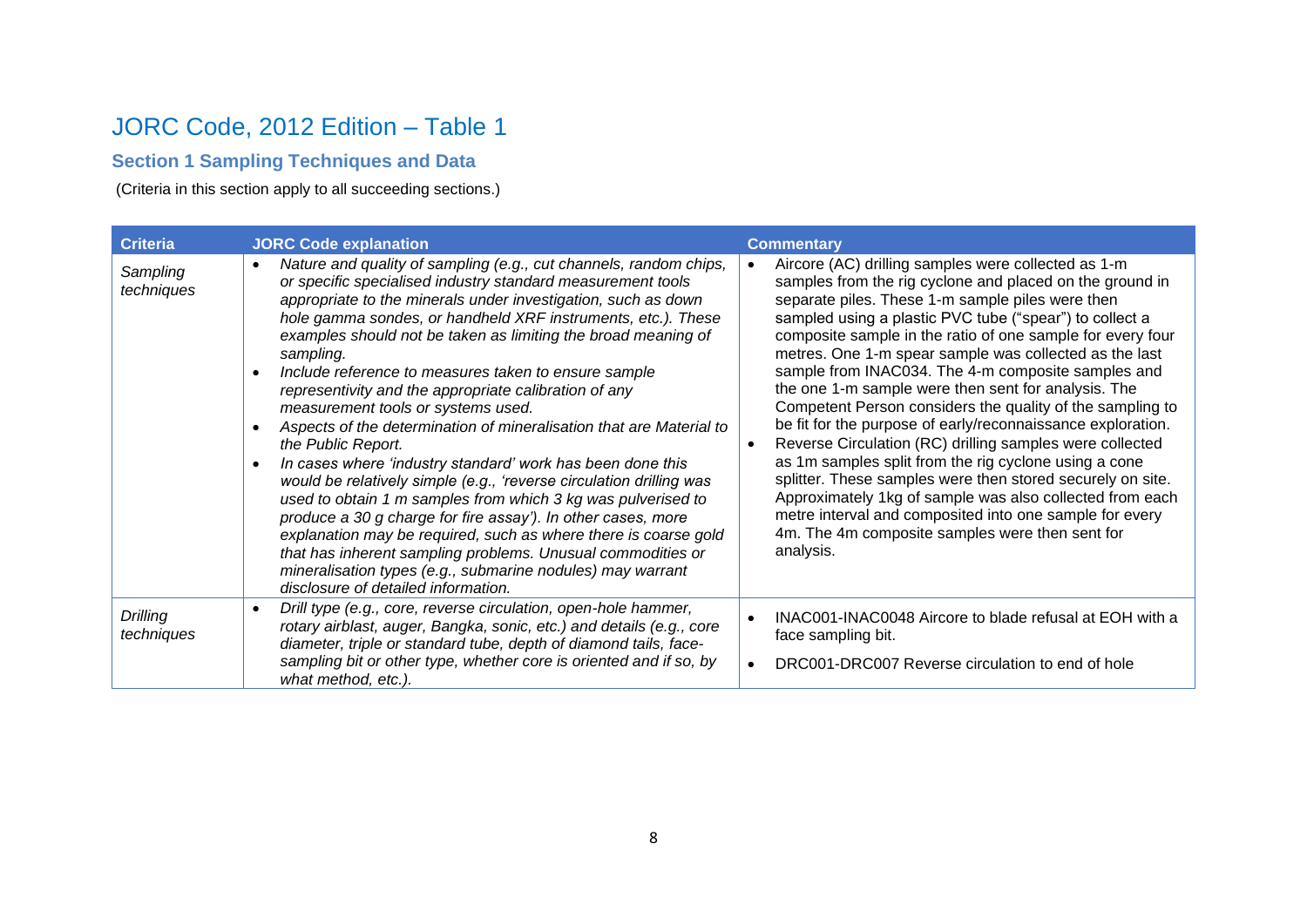| <b>Criteria</b>                           | <b>JORC Code explanation</b>                                                                                                                                                                                                                                                                                                                                                                                                                                                                                                                                                                                                                                                                                                                | <b>Commentary</b>                                                                                                                                                                                                                                                                                                                                                                                                                                                                                                                                                                                                                                                                                                                                                                                                                                                                                                                                                                                                                                                                                                                                                        |
|-------------------------------------------|---------------------------------------------------------------------------------------------------------------------------------------------------------------------------------------------------------------------------------------------------------------------------------------------------------------------------------------------------------------------------------------------------------------------------------------------------------------------------------------------------------------------------------------------------------------------------------------------------------------------------------------------------------------------------------------------------------------------------------------------|--------------------------------------------------------------------------------------------------------------------------------------------------------------------------------------------------------------------------------------------------------------------------------------------------------------------------------------------------------------------------------------------------------------------------------------------------------------------------------------------------------------------------------------------------------------------------------------------------------------------------------------------------------------------------------------------------------------------------------------------------------------------------------------------------------------------------------------------------------------------------------------------------------------------------------------------------------------------------------------------------------------------------------------------------------------------------------------------------------------------------------------------------------------------------|
| Drill sample<br>recovery                  | Method of recording and assessing core and chip sample<br>recoveries and results assessed.<br>Measures taken to maximise sample recovery and ensure<br>$\bullet$<br>representative nature of the samples.<br>Whether a relationship exists between sample recovery and<br>$\bullet$<br>grade and whether sample bias may have occurred due to<br>preferential loss/gain of fine/coarse material.                                                                                                                                                                                                                                                                                                                                            | Chip recoveries were monitored for consistent sample size<br>for each metre.<br>Appropriate measures were taken to maximise recovery<br>$\bullet$<br>and ensure representative nature of the samples, including<br>efforts to keep the drill holes as dry as possible.<br>No relationship between recovery and grade has been<br>observed.                                                                                                                                                                                                                                                                                                                                                                                                                                                                                                                                                                                                                                                                                                                                                                                                                               |
| Logging                                   | Whether core and chip samples have been geologically and<br>$\bullet$<br>geotechnically logged to a level of detail to support appropriate<br>Mineral Resource estimation, mining studies and metallurgical<br>studies.<br>Whether logging is qualitative or quantitative in nature. Core (or<br>$\bullet$<br>costean, channel, etc.) photography.<br>The total length and percentage of the relevant intersections<br>logged.                                                                                                                                                                                                                                                                                                              | All drill holes are logged in their entirety. Qualitative<br>$\bullet$<br>descriptions of mineralogy, mineralisation, weathering,<br>lithology, colour and other features are recorded. A sample<br>of every metre is permanently retained in chip trays for any<br>follow-up logging. Logging is sufficient to support early<br>exploration studies.                                                                                                                                                                                                                                                                                                                                                                                                                                                                                                                                                                                                                                                                                                                                                                                                                    |
| Sub-sampling<br>and sample<br>preparation | If core, whether cut or sawn and whether quarter, half or all core<br>$\bullet$<br>If non-core, whether riffled, tube sampled, rotary split, etc. and<br>whether sampled wet or dry.<br>For all sample types, the nature, quality and appropriateness of<br>$\bullet$<br>the sample preparation technique.<br>Quality control procedures adopted for all sub-sampling stages to<br>$\bullet$<br>maximise representivity of samples.<br>Measures taken to ensure that the sampling is representative of<br>$\bullet$<br>the in-situ material collected, including for instance results for<br>field duplicate/second-half sampling.<br>Whether sample sizes are appropriate to the grain size of the<br>$\bullet$<br>material being sampled. | Chips were sampled with a "spear" (PVC tube) from the 1m<br>$\bullet$<br>sample piles and composited to make roughly 4-kg, 4-m<br>composite samples. The single 1-m spear sample was<br>approximately 2 kg in size. Where a sample was wet, it was<br>dried in the sun before composite samples were collected.<br>Samples underwent sample preparation at ALS Perth<br>following method PREP31: Dry, Crush, Split and Pulverize<br>- samples were first weighed, then crushed to >70% of the<br>sample passing 2 mm, then split using riffle splitter. A<br>sample split of up to 250 g was then pulverized to >85 % of<br>the sample passing -75 microns.<br>Duplicates were submitted for analysis at a rate of<br>$\bullet$<br>approximately 1 per 20 samples, for quality control. The<br>variability observed in duplicate sample results are<br>considered appropriate by the Competent Person. The<br>quality of the sub-sampling is considered fit for the<br>purpose of early/reconnaissance exploration.<br>The Competent Person considers drill sample sizes to be<br>appropriate for the style of mineralisation and the nature of<br>the drilling program. |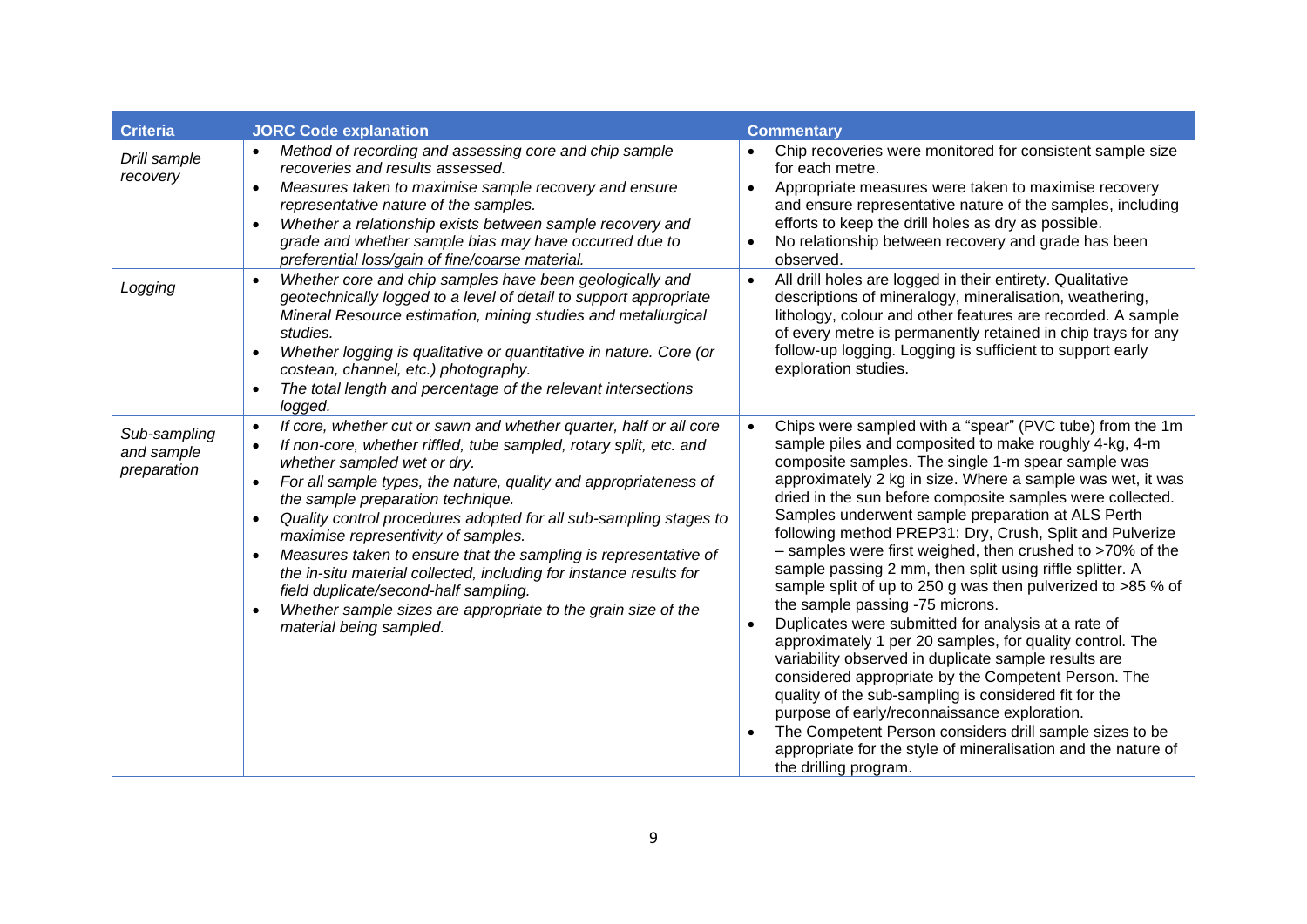| <b>Criteria</b>                                  | <b>JORC Code explanation</b>                                                                                                                                                                                                                                                                                                                                                                                                                                                                                                                                                                                                 | <b>Commentary</b>                                                                                                                                                                                                                                                                                                                                                                                                                                                                                                                                                                                                                                                                                                                                                                                                                                                                                                                                         |
|--------------------------------------------------|------------------------------------------------------------------------------------------------------------------------------------------------------------------------------------------------------------------------------------------------------------------------------------------------------------------------------------------------------------------------------------------------------------------------------------------------------------------------------------------------------------------------------------------------------------------------------------------------------------------------------|-----------------------------------------------------------------------------------------------------------------------------------------------------------------------------------------------------------------------------------------------------------------------------------------------------------------------------------------------------------------------------------------------------------------------------------------------------------------------------------------------------------------------------------------------------------------------------------------------------------------------------------------------------------------------------------------------------------------------------------------------------------------------------------------------------------------------------------------------------------------------------------------------------------------------------------------------------------|
| Quality of assay<br>data and<br>laboratory tests | The nature, quality and appropriateness of the assaying and<br>laboratory procedures used and whether the technique is<br>considered partial or total.<br>For geophysical tools, spectrometers, handheld XRF instruments,<br>etc. the parameters used in determining the analysis including<br>instrument make model, reading times, calibration factors applied<br>and their derivation etc.<br>Nature of quality control procedures adopted (e.g., standards,<br>blanks, duplicates, external laboratory checks) and whether<br>acceptable levels of accuracy (i.e., lack of bias) and precision<br>have been established. | Samples underwent sample preparation and geochemical<br>analysis by ALS Perth. Rare Earth Elements were analysed<br>by weak aqua regia digest with an ICP-MS finish (ALS<br>Method code MS41W-REE,).<br>Standards and blanks were submitted in the sample stream<br>$\bullet$<br>at a rate of approximately 1 per 20 samples. The laboratory<br>conducted its own checks which were also monitored. No<br>contamination was detected. The Competent Person<br>considers the accuracy and precision of the geochemical<br>data to be fit for purpose.                                                                                                                                                                                                                                                                                                                                                                                                      |
| Verification of<br>assaying                      | The verification of significant intersections by either independent<br>or alternative company personnel.<br>The use of twinned holes.<br>Documentation of primary data, data entry procedures, data<br>verification, data storage (physical and electronic) protocols.<br>Discuss any adjustment to assay data.                                                                                                                                                                                                                                                                                                              | The Desert Metals Exploration Manager has personally<br>$\bullet$<br>inspected all core and chips.<br>No twin holes have been completed.<br>Primary drill data were collected manually on paper and<br>digitally using Excel software before being transferred to<br>the master database in mining software package<br>Micromine.<br>Conversion of elemental analysis (REE parts per million,<br>Table 2) to oxide (REO parts per million, Table 1) was<br>using the below element to oxide conversion factors.<br>Element - Conversion Factor - Oxide Form<br>Ce 1.2284 CeO <sub>2</sub><br>Dy 1.1477 Dy <sub>2</sub> O <sub>3</sub><br>Er 1.1435 Er <sub>2</sub> O <sub>3</sub><br>Eu 1.1579 Eu <sub>2</sub> O <sub>3</sub><br>Gd 1.1526 Gd <sub>2</sub> O <sub>3</sub><br>Ho 1.1455 Ho <sub>2</sub> O <sub>3</sub><br>La 1.1728 La <sub>2</sub> O <sub>3</sub><br>Lu 1.1371 Lu <sub>2</sub> O <sub>3</sub><br>Nd 1.1664 Nd <sub>2</sub> O <sub>3</sub> |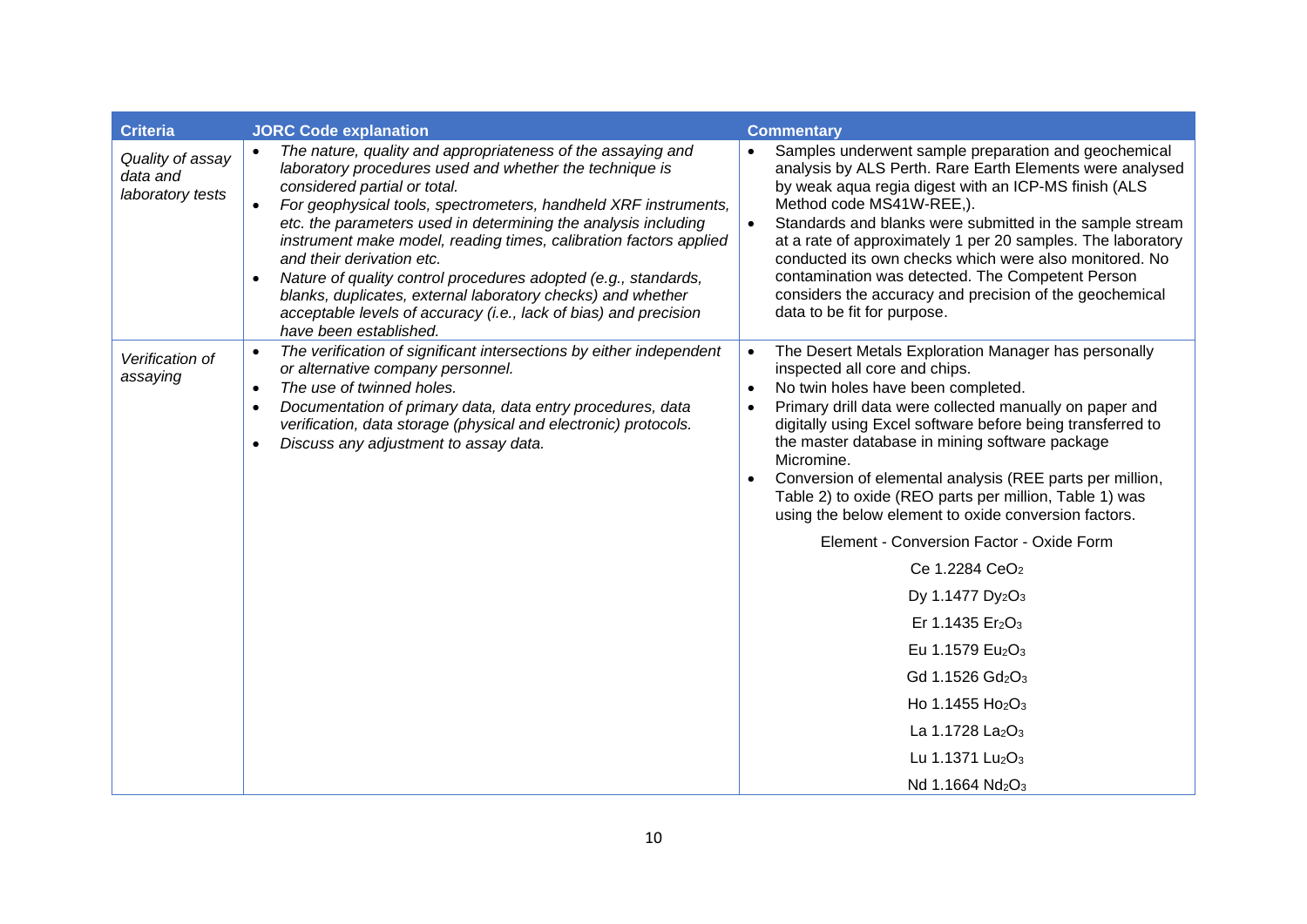| <b>Criteria</b>            | <b>JORC Code explanation</b>                                                                                                                                                                                                                                                                                      | <b>Commentary</b>                                                                                                                                                                                                                                                                                                                                                                                                                                                                                                                                                                                                                                                                                                                                                                                                                                                                                                                                                                                                                                                                                                                                                                                                  |
|----------------------------|-------------------------------------------------------------------------------------------------------------------------------------------------------------------------------------------------------------------------------------------------------------------------------------------------------------------|--------------------------------------------------------------------------------------------------------------------------------------------------------------------------------------------------------------------------------------------------------------------------------------------------------------------------------------------------------------------------------------------------------------------------------------------------------------------------------------------------------------------------------------------------------------------------------------------------------------------------------------------------------------------------------------------------------------------------------------------------------------------------------------------------------------------------------------------------------------------------------------------------------------------------------------------------------------------------------------------------------------------------------------------------------------------------------------------------------------------------------------------------------------------------------------------------------------------|
|                            |                                                                                                                                                                                                                                                                                                                   | Pr 1.2083 Pr <sub>6</sub> O <sub>11</sub><br>Sm 1.1596 Sm <sub>2</sub> O <sub>3</sub><br>Tb 1.1762 Tb <sub>4</sub> O <sub>7</sub><br>Tm 1.1421 Tm <sub>2</sub> O <sub>3</sub><br>Y 1.2699 Y <sub>2</sub> O <sub>3</sub><br>Yb 1.1387 Yb <sub>2</sub> O <sub>3</sub><br>Rare earth oxide is the industry-accepted form for reporting                                                                                                                                                                                                                                                                                                                                                                                                                                                                                                                                                                                                                                                                                                                                                                                                                                                                                |
|                            |                                                                                                                                                                                                                                                                                                                   | rare earth analytical results. The following calculations are<br>used for compiling REO into their reporting and evaluation<br>groups:<br>$\circ$ TREO (Total Rare Earth Oxide) = La <sub>2</sub> O <sub>3</sub> + CeO <sub>2</sub> + Pr $_6$ O <sub>11</sub><br>+ Nd <sub>2</sub> O <sub>3</sub> + Sm <sub>2</sub> O <sub>3</sub> + Eu <sub>2</sub> O <sub>3</sub> + Gd <sub>2</sub> O <sub>3</sub> + Tb <sub>4</sub> O <sub>7</sub> + Dy <sub>2</sub> O <sub>3</sub> +<br>$Ho2O3 + Er2O3 + Tm2O3 + Yb2O3 + Y2O3 + Lu2O3$<br>$\circ$ TREO-Ce = TREO - CeO <sub>2</sub><br>$\circ$ LREO (Light Rare Earth Oxide) = La <sub>2</sub> O <sub>3</sub> + CeO <sub>2</sub> + Pr <sub>6</sub> O <sub>11</sub><br>+ $Nd_2O_3$ + $Sm_2O_3$<br>$\circ$ HREO (Heavy Rare Earth Oxide) = Eu <sub>2</sub> O <sub>3</sub> + Gd <sub>2</sub> O <sub>3</sub> +<br>$Tb_4O7 + Dy_2O_3 + Ho_2O_3 + Er_2O_3 + Tm_2O_3 + Yb_2O_3 +$<br>$Y_2O_3 + Lu_2O_3$<br>o CREO (Critical Rare Earth Oxide) = Nd <sub>2</sub> O <sub>3</sub> + Eu <sub>2</sub> O <sub>3</sub> +<br>$Tb_4O_7 + Dy_2O_3 + Y_2O_3$<br>o MREO (Magnetic Rare Earth Oxide) = $Pr_6O_{11}$ + Nd <sub>2</sub> O <sub>3</sub> +<br>$Sm_2O_3 + Gd_2O_3 + Tb_4O_7 + Dy_2O_3.$ |
| Location of data<br>points | Accuracy and quality of surveys used to locate drill holes (collar<br>$\bullet$<br>and down-hole surveys), trenches, mine workings and other<br>locations used in Mineral Resource estimation.<br>Specification of the grid system used.<br>$\bullet$<br>Quality and adequacy of topographic control<br>$\bullet$ | Drill hole collar locations were surveyed using handheld<br>$\bullet$<br>GPS.<br>Expected accuracy for collar surveys is $\pm$ 3 m.<br>Down-hole surveys were taken by north-seeking gyro with<br>$\bullet$<br>readings at the surface and then approximately every 3 m<br>downhole.<br>The grid system is MGA GDA94 (zone 50), local easting<br>and northing are MGA.<br>Topographic surface uses handheld GPS elevation data,<br>which is adequate for the current stage of the project.                                                                                                                                                                                                                                                                                                                                                                                                                                                                                                                                                                                                                                                                                                                         |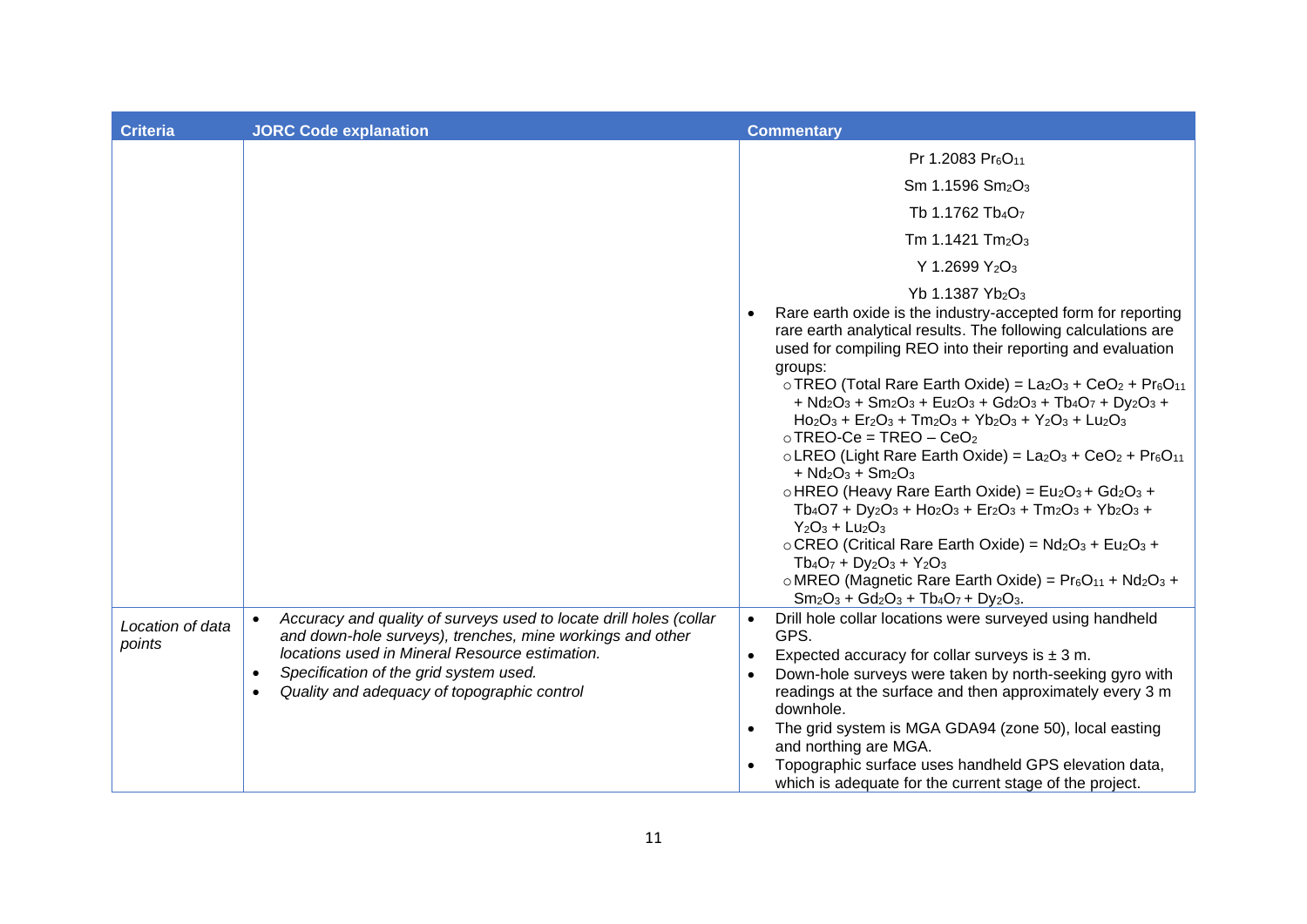| <b>Criteria</b>                                                  | <b>JORC Code explanation</b>                                                                                                                                                                                                                                                                                                                                                                | <b>Commentary</b>                                                                                                                                                                                                                                                                                                                                                                                                           |
|------------------------------------------------------------------|---------------------------------------------------------------------------------------------------------------------------------------------------------------------------------------------------------------------------------------------------------------------------------------------------------------------------------------------------------------------------------------------|-----------------------------------------------------------------------------------------------------------------------------------------------------------------------------------------------------------------------------------------------------------------------------------------------------------------------------------------------------------------------------------------------------------------------------|
| Data spacing<br>and distribution                                 | Data spacing for reporting of Exploration Results.<br>$\bullet$<br>Whether the data spacing, and distribution is sufficient to<br>establish the degree of geological and grade continuity<br>appropriate for the Mineral Resource and Ore Reserve estimation<br>procedure(s) and classifications applied.<br>Whether sample composting has been applied.                                    | Drilling to date has been reconnaissance in nature; the<br>spacing is insufficient to make any conclusions as to the<br>context, size, or extent of the mineralisation.<br>Data spacing and distribution is not sufficient to allow the<br>estimation of mineral resources.<br>Drill samples were composted on site to create 4-m<br>composite samples, with 1-m samples taken near end of<br>hole.                         |
| Orientation of<br>data in relation<br>to geological<br>structure | Whether the orientation of the sampling achieves unbiased<br>sampling of possible structures and the extent to which this is<br>known, considering the deposit type.<br>If the relationship between the drilling orientation and the<br>orientation of key mineralized structures is considered to have<br>introduced a sampling bias, this should be assessed and<br>reported if material. | It is not known whether the orientation of the sampling<br>$\bullet$<br>achieved unbiased sampling of possible structures;<br>however, it is considered unlikely by the Competent<br>Person.<br>It is not known if the relationship between the drilling<br>orientation and the orientation of key mineralised structures<br>has introduced a sampling bias; however, it is considered<br>unlikely by the Competent Person. |
| Sample security                                                  | The measures taken to ensure sample security.                                                                                                                                                                                                                                                                                                                                               | Samples were sealed in polyweave bags that were cable-<br>tied closed and stored securely on site until transported by<br>company personnel to the lab.                                                                                                                                                                                                                                                                     |
| Audits or<br>reviews                                             | The results of any audits or reviews of sampling techniques and<br>$\bullet$<br>data.                                                                                                                                                                                                                                                                                                       | No audits or reviews have been conducted at this stage.                                                                                                                                                                                                                                                                                                                                                                     |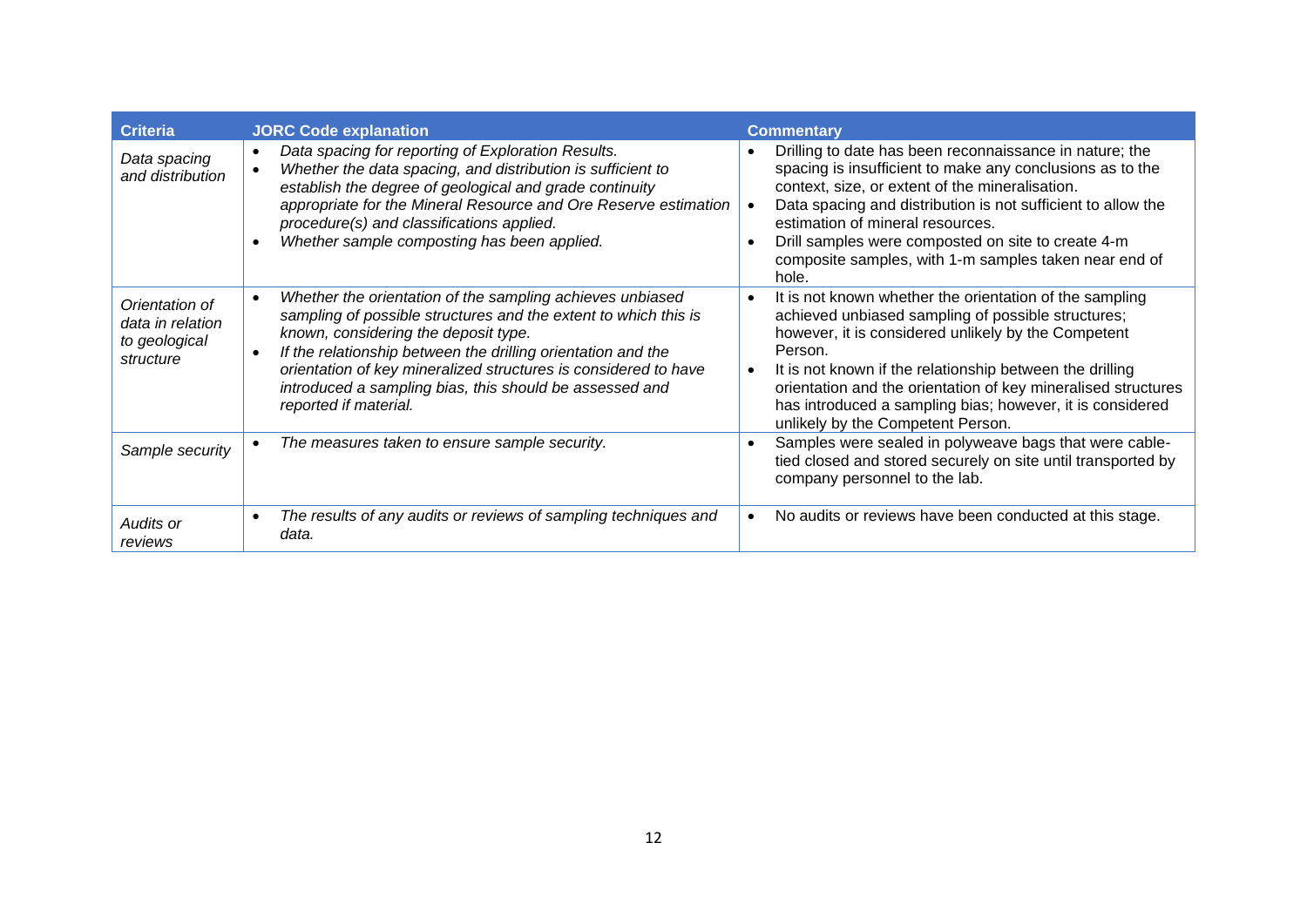## Section 2 Reporting of Exploration Results

(Criteria listed in the preceding section also apply to this section)

| <b>Criteria</b>                                         | <b>JORC Code explanation</b>                                                                                                                                                                                                                                                                                                                                                                                                                                         | <b>Commentary</b>                                                                                                                                                                                                                                                                                                                                                                                                                                                                                                                                       |
|---------------------------------------------------------|----------------------------------------------------------------------------------------------------------------------------------------------------------------------------------------------------------------------------------------------------------------------------------------------------------------------------------------------------------------------------------------------------------------------------------------------------------------------|---------------------------------------------------------------------------------------------------------------------------------------------------------------------------------------------------------------------------------------------------------------------------------------------------------------------------------------------------------------------------------------------------------------------------------------------------------------------------------------------------------------------------------------------------------|
| <b>Mineral</b><br>tenement and<br>land tenure<br>status | Type, reference name/number, location and ownership<br>$\bullet$<br>including agreements or material issues with third parties<br>such as joint ventures, partnerships, overriding royalties,<br>native title interests, historical sites, wilderness or national<br>park and environmental settings.<br>The security of the tenure held at the time of reporting along<br>$\bullet$<br>with any known impediments to obtaining a license to<br>operate in the area. | Surveys were conducted within DM1 100%-owned<br>$\bullet$<br>Exploration Licenses E9/2330 and E52/3665<br>All tenements are in good standing with DMIRS. DM1 is<br>unaware of any impediments for exploration on these<br>licenses.                                                                                                                                                                                                                                                                                                                     |
| Exploration<br>done by other<br>parties                 | Acknowledgment and appraisal of exploration by other<br>$\bullet$<br>parties                                                                                                                                                                                                                                                                                                                                                                                         | The tenements have had very limited published or open file<br>$\bullet$<br>exploration work for magmatic nickel type deposits.<br>Limited exploration undertaken to date by past explorers was<br>mostly focused on iron ore, and, to a lesser extent, gold.<br>The main exploration that is relevant to Desert Metals is<br>described in the prospectus downloadable from the Company's<br>website.                                                                                                                                                    |
| Geology                                                 | Deposit type, geological setting and style of mineralisation.<br>$\bullet$                                                                                                                                                                                                                                                                                                                                                                                           | The project covers regions of the Narryer Terrane in the Yilgarn<br>Craton, said to represent reworked remnants of greenstone<br>sequences that are prospective for intrusion-hosted Ni-Cu-(Co)-<br>(PGEs) and orogenic gold mineralisation. Nickel-sulphide<br>mineralisation is anticipated to be related to mantle-derived<br>(mafic and ultramafic) intrusives intersected by deep structures.<br>The REE mineralisation is considered to occur in deeply<br>$\bullet$<br>weathered lateritic and saprolitic clay layers of the Narryer<br>terrane. |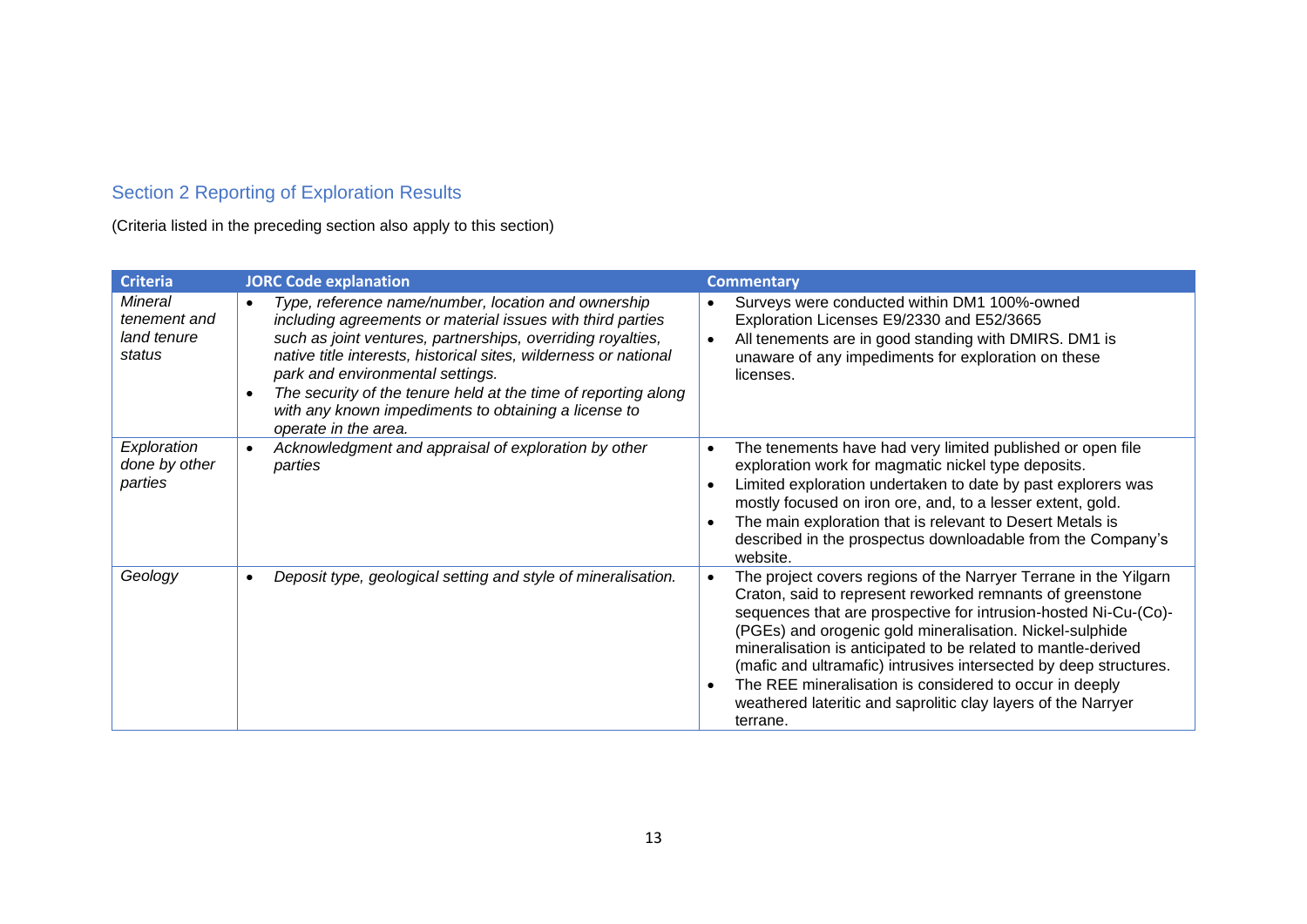| <b>Criteria</b>                           | <b>JORC Code explanation</b>                                                                                                                                                                                                                                                                                                                                                                                                                                                                                                                                                                                                                                                                                                              | <b>Commentary</b>                                                                                                                                                                                                                                                                                                                 |
|-------------------------------------------|-------------------------------------------------------------------------------------------------------------------------------------------------------------------------------------------------------------------------------------------------------------------------------------------------------------------------------------------------------------------------------------------------------------------------------------------------------------------------------------------------------------------------------------------------------------------------------------------------------------------------------------------------------------------------------------------------------------------------------------------|-----------------------------------------------------------------------------------------------------------------------------------------------------------------------------------------------------------------------------------------------------------------------------------------------------------------------------------|
| Drill hole<br>information                 | A summary of all information material to the understanding<br>of the exploration results including a tabulation of the<br>following information for all Material drill holes:<br>easting and northing of the drill hole collars<br>$\circ$<br>elevation or RL (Reduced Level - elevation above<br>$\circ$<br>sea level in metres) of the drill hole<br>dip and azimuth of the hole<br>$\circ$<br>down hole length and interception depth<br>$\circ$<br>hole length<br>$\circ$<br>If the exclusion of this information is justified on the basis that<br>the information is not Material and this exclusion does not<br>detract from the understanding of the report, the Competent<br>Person should clearly explain why this is the case. | Refer to table in body of the report.                                                                                                                                                                                                                                                                                             |
| Data<br>aggregation<br>methods            | In reporting Exploration Results, weighting average<br>techniques, maximum and/or minimum grade truncations<br>(e.g., cutting of high grades) and cut-off grades are usually<br>Material and should be stated.<br>Where aggregate intercepts incorporated short lengths of<br>$\bullet$<br>high-grade results and longer lengths of low-grade results,<br>the procedure used for such aggregation should be stated<br>and some typical examples of such aggregation shown in<br>detail.<br>The assumption used for any reporting of metal equivalent<br>$\bullet$<br>values should be clearly stated.                                                                                                                                     | Results from sample intervals (mostly 4-m composites) are<br>reported in Tables.<br>Assay results of REE are reported in ppm and the conversion of<br>$\bullet$<br>elemental analysis (REE parts per million) to stoichiometric oxide<br>(REO parts per million) was undertaken using stoichiometric<br>oxide conversion factors. |
| Relationship<br>between<br>mineralisation | These relationships are particularly important in the<br>$\bullet$<br>reporting of Exploration Results.<br>If the geometry of the mineralisation with respect to the drill<br>$\bullet$<br>hole angle is known, its nature should be reported.                                                                                                                                                                                                                                                                                                                                                                                                                                                                                            | The relationship between drill hole orientations and mineralisation<br>$\bullet$<br>is unknown at this stage. All results are reported as downhole<br>intervals/widths.                                                                                                                                                           |
| widths and<br>intercept<br>lengths        | If it is not known and only the down hole lengths are<br>$\bullet$<br>reported, there should be a clear statement to this effect<br>(e.g., 'down hole length, true width not known').                                                                                                                                                                                                                                                                                                                                                                                                                                                                                                                                                     |                                                                                                                                                                                                                                                                                                                                   |
| Diagrams                                  | Appropriate maps and sections (with scales) and tabulations<br>$\bullet$<br>of intercepts should be included for any significant discovery<br>being reported These should include, but not be limited to a<br>plan view of drill hole collar locations and appropriate<br>sectional views.                                                                                                                                                                                                                                                                                                                                                                                                                                                | Refer to Figure in body of text.<br>$\bullet$<br>All drillhole assay results are summarised in tables in the report.<br>$\bullet$                                                                                                                                                                                                 |